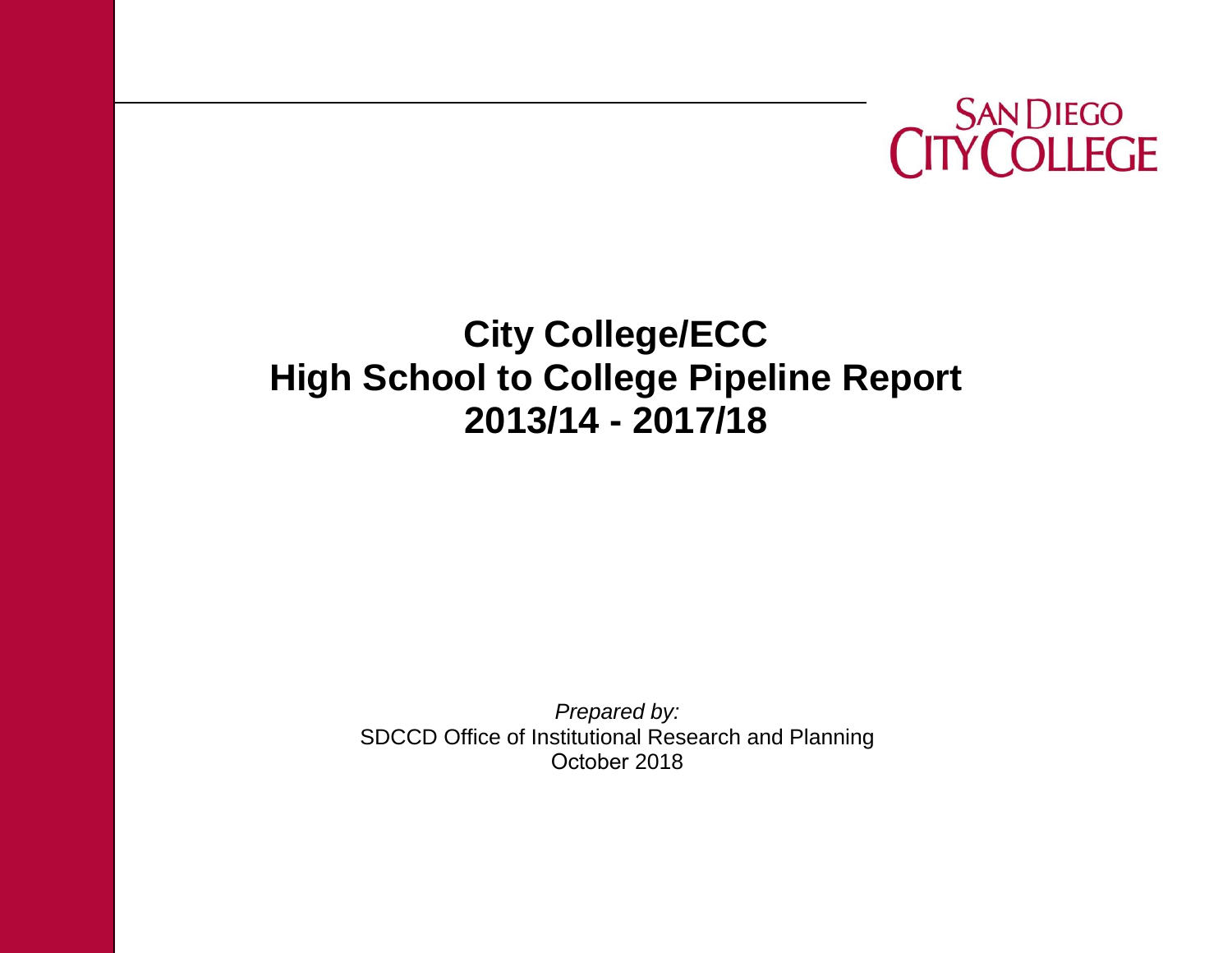## **Table of Contents**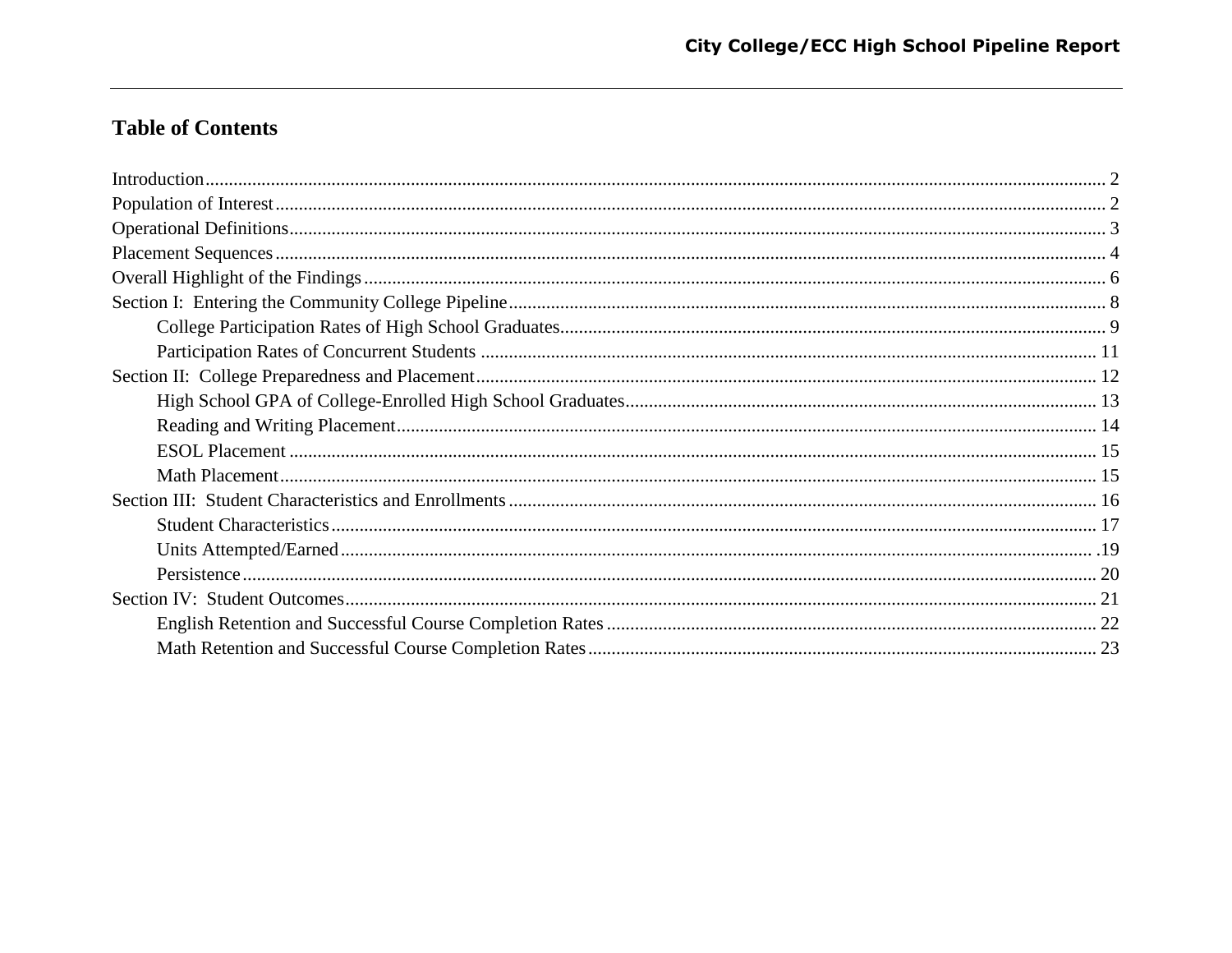## <span id="page-2-0"></span>**Introduction**

The annual High School to College Pipeline Report provides a comprehensive descriptive analysis of incoming first-time to college high school graduates. The report is part of a larger initiative to provide the colleges and the District with information for integrating plans and strategies that support student completion and enrollment management. The report is intended to inform college and District decision-making, instructional and services planning, outreach, and marketing.

The High School to College Pipeline Report series comprises four reports: 1) All Colleges, 2) City College/ECC, 3) Mesa College, and 4) Miramar College. Each report contains four sections that focus on enrollment patterns and placement as high school graduates enter college for the first time. The first section focuses on students' entry into City College/ECC, and is reported as high school-to-college graduate participation and concurrent student participation rates. Reading, writing, ESOL, and math placements are detailed in Section II; student characteristics and college enrollment patterns are detailed in Section III; and finally, English and math successful course completion rates are detailed in Section IV. In most instances, benchmark information is provided as a point of comparison, such as three-year or five-year averages and/or percentage change.

## <span id="page-2-1"></span>**Population of Interest**

**First-time to college high school graduates** are students who reported completion from a high school prior to enrolling at City College/ECC for the first time. Specifically, unless otherwise noted, this population comprises the following parameters:

- **First-time to college students** are defined as any first-time student who enrolled at City College/ECC. Excluded from this definition are students concurrently enrolled in a four-year university, degree holders, and high school students. Additionally, for this study, students attending adult school are excluded.
- **High school graduates** are defined in this study as having received a certification of California high school proficiency, a G.E.D./high school certificate, or a high school diploma (including a foreign high school diploma).
- $\triangleright$  Students enrolled at City College/ECC either in the year following high school completion or within four years of high school completion.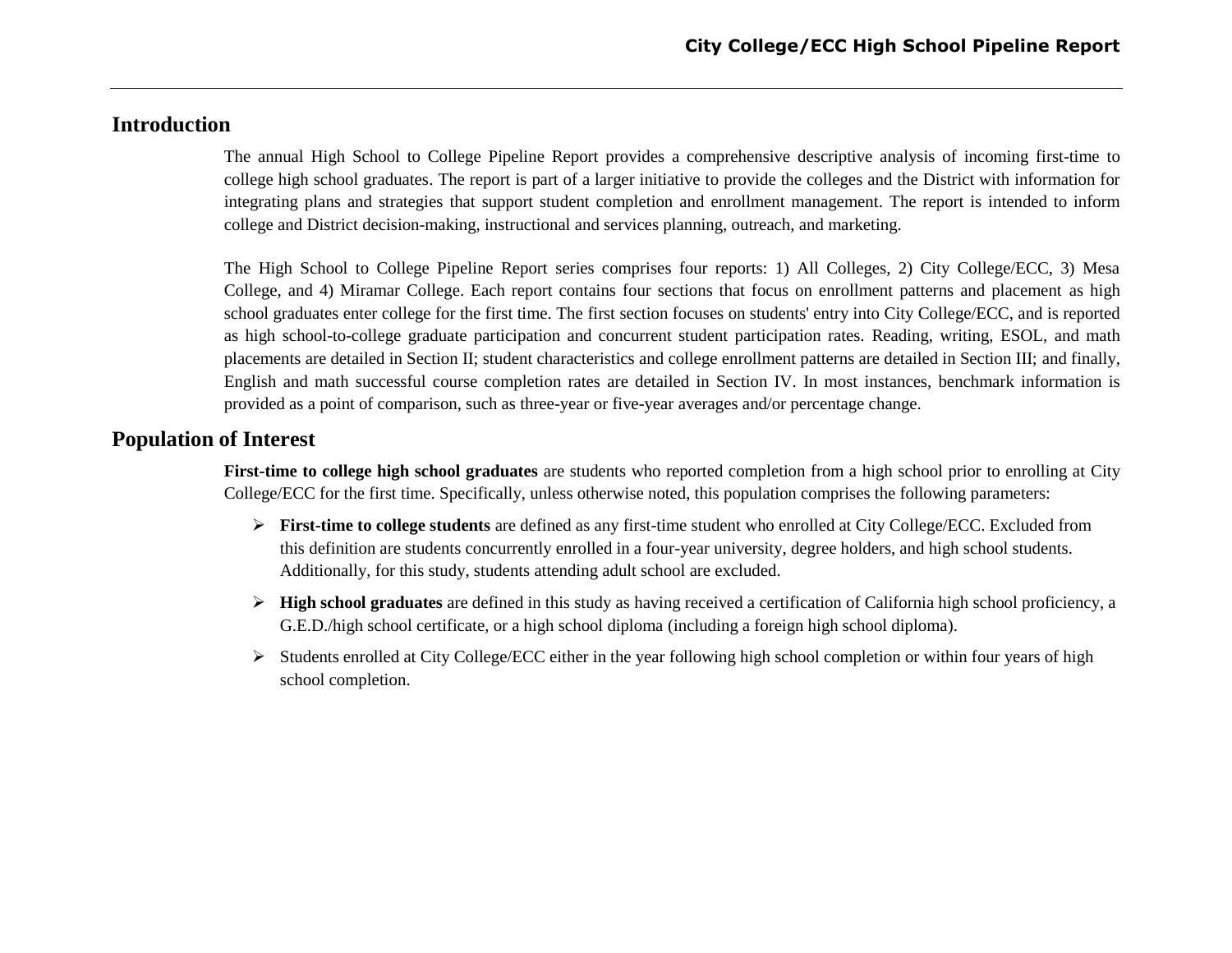## <span id="page-3-0"></span>**Operational Definitions**

**Enrollment:** The number of seats enrolled, or duplicated headcount. Drops, never attends, cancelled, and tutoring classes are excluded.

**Headcount:** The individual count of students, or unduplicated headcount. Drops, never attends, and cancelled classes are excluded.

**Persistence Rate – Term and Annual:** The percentage of official census enrolled students in a fall term who received a grade notation of A, B, C, D, F, P, NP, I, or RD and who enrolled in at least one course in the subsequent spring term (term persistence) and fall terms (annual persistence) and received a grade notation of A, B, C, D, F, P, NP, I, or RD (SDSU and UCSD-only students and sections are excluded. Intersession, tutoring, in-service, and cancelled classes are excluded).

**Retention Rate:** The percentage of students who complete a course with a grade of A, B, C, D, F, P, NP, I or RD out of official census enrollments. Tutoring and cancelled classes are excluded.

**Successful Course Completion Rate:** The percentage of students who complete a course with a grade of A, B, C, or P out of official census enrollments. Tutoring, non-credit, and cancelled classes are excluded.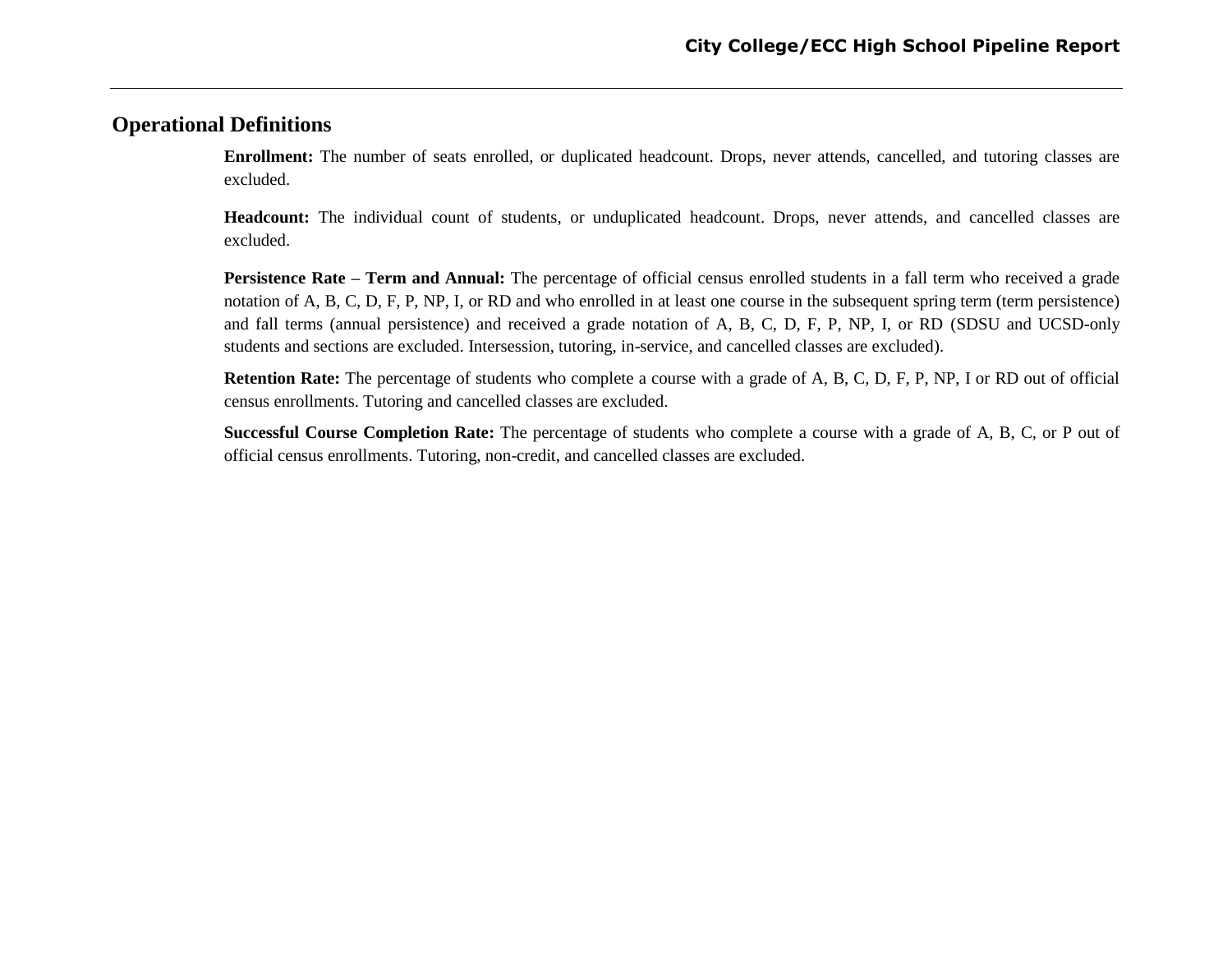## <span id="page-4-0"></span>**Placement Sequences**

Figure 1. Current English and ESOL placement sequence



\* ESOL 40 and ESOL 45 require a prerequisite of ESOL 30, 31, and concurrent enrollment or completion of ESOL 32, or assessment skill level L40. \*\* ENGL 48 requires a prerequisite skill level L40 AND completion of ESOL 40; or completion of ESOL 32 and 40; or ENGL 42; or skill level R4. \*\*\* ENGL 49 requires a prerequisite skill level L40 AND completion of ESOL 40; or completion of ESOL 32 and 40; or ENGL 43; or skill level W4.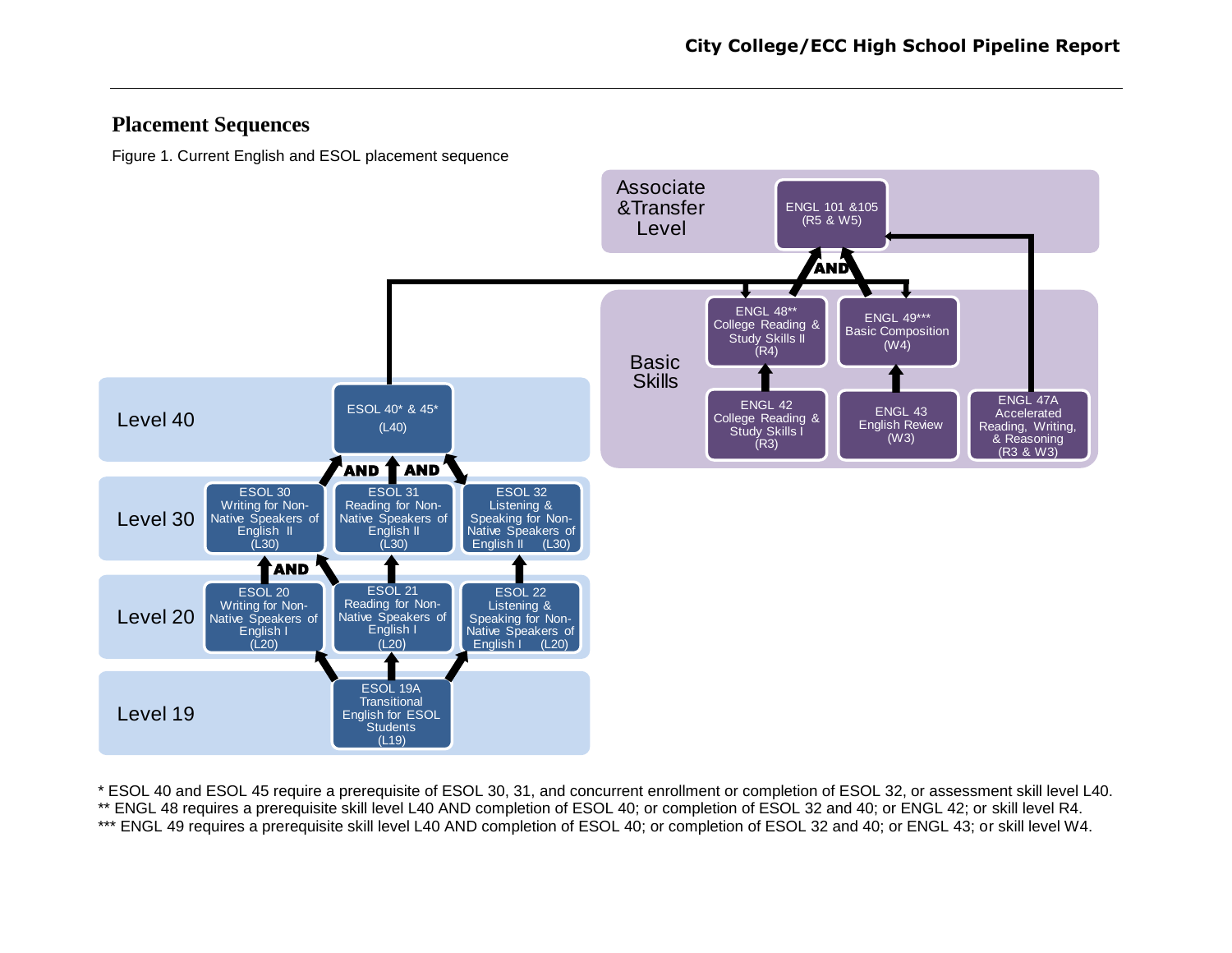

Figure 2. Current math placement sequence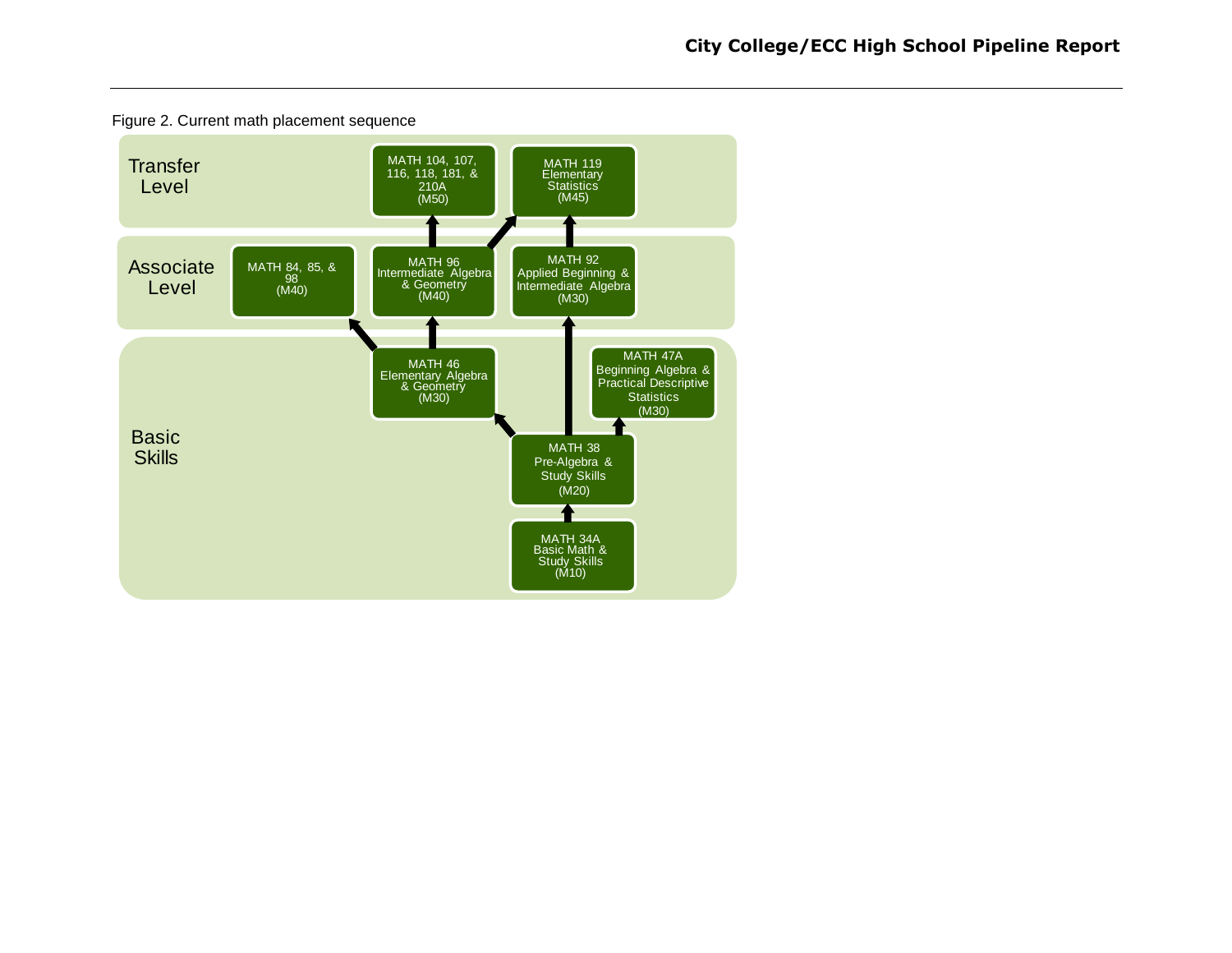## <span id="page-6-0"></span>**Overall Highlight of the Findings**

- 1. In 2017/18, 13% of the 2016/17 feeder high school graduates and 5% of the 2016/17 non-feeder high school graduates entered City College/ECC in the year following high school completion. Both the 2017/18 feeder high school and non-feeder high school student participation rates are equal to the five-year averages of 12% and 5%, respectively.
- 2. The number of concurrent high school seniors enrolled between 2012/13 and 2016/17 increased among both feeder and nonfeeder high schools (72% and 84%, respectively). Approximately 25% of concurrent high school seniors continued their enrollment at City College/ECC in 2017/18 as college-only students. Over five years, participation rates of concurrently enrolled high school seniors who continued City College/ECC enrollment varied among feeder high school seniors (10% to 24%) and non-feeder high school seniors (24% to 58%).
- 3. In 2017/18, the majority of the first-time to college high school graduates completed an assessment test in reading (78%), writing (78%), and math (79%).
- 4. In 2017/18, 47% of first-time to college high school graduates who completed an assessment test in reading placed at the transfer/associate level, and 40% placed at the basic skills level. The majority of first-time to college high school graduates who completed an assessment test in writing placed at the basic skills level (62%). Approximately three-fourths (74%) of first-time to college high school graduates who completed an assessment test in math placed at the basic skills level during the same time frame. Of the 80 first-time to college high school graduates who completed an assessment test in ESOL, 62 students placed five levels below English transfer level (ESOL level 19).
- 5. Forty percent of the 2017/18 first-time to college high school graduates reported that they were the first generation of collegegoing students in their family. This is equal to the five-year average of 40%.
- 6. In 2017/18, 90% of the first-time to college high school graduates who enrolled in 0.1-2.9 units completed the total number of attempted units, and 69% of students who enrolled in 3.0-5.9 units completed the total number of attempted units. Over half (58%) of the students who enrolled in school full-time (12+ units) in 2017/18 completed the total number of attempted units.
- 7. Seventy percent of the Fall 2016 first-time to college high school graduates at City College/ECC persisted to the next spring term, and nearly half (49%) persisted annually to a second fall term. This is comparable to the five-year average term-to-term and annual persistence rates (73% and 50%, respectively).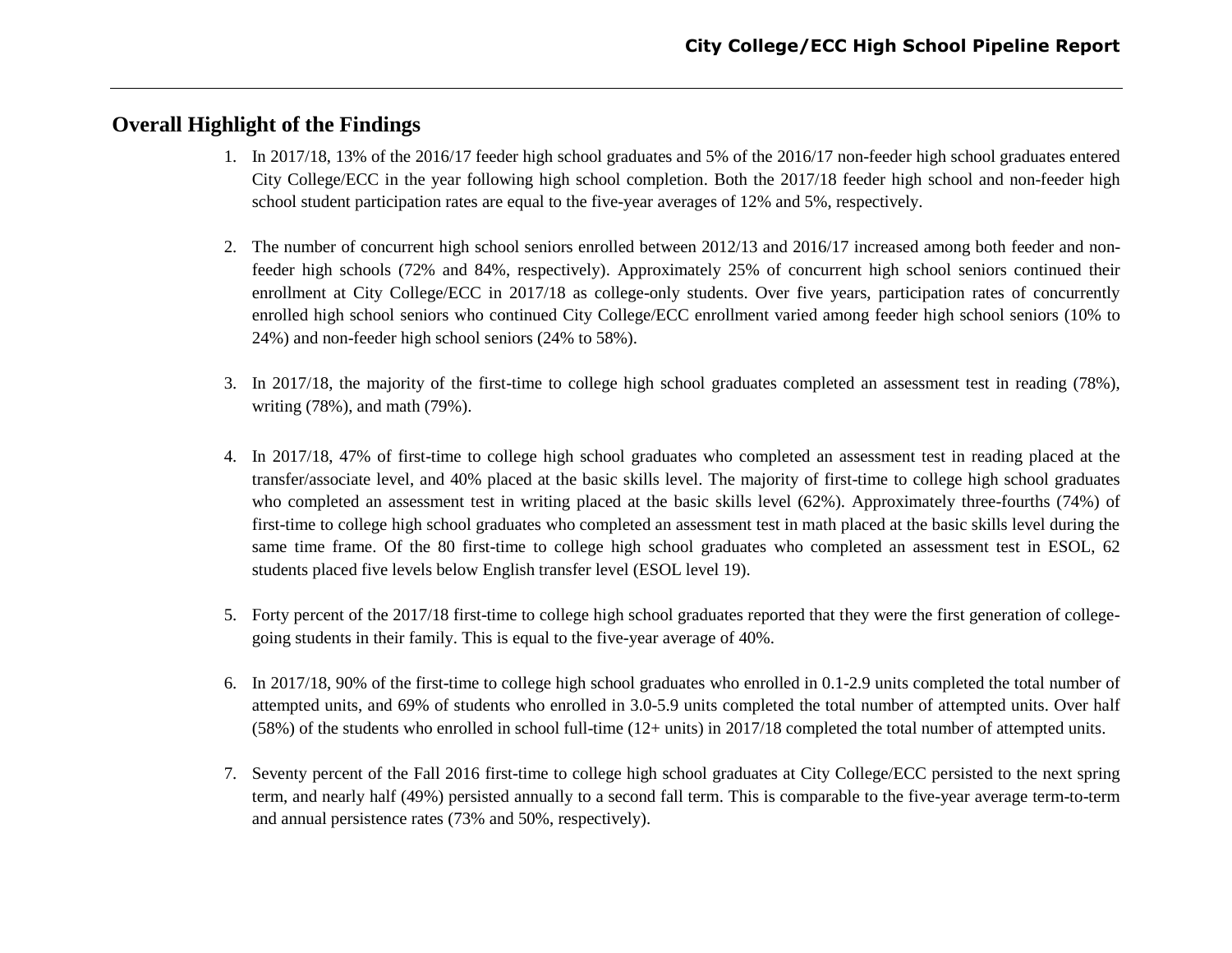- 8. In 2017/18, 73% of students who enrolled in a transfer or associate level English course at City College/ECC successfully completed the course (comparable to the five-year average of 74%). During the same time frame, 75% of students enrolled in a basic skills level English course at City College/ECC successfully completed the course (comparable to the 76% five-year average).
- 9. Fifty-seven percent of students who enrolled in a transfer level math course at City College/ECC in 2017/18 successfully completed the course, which is equal to the five-year average of 57%. In 2017/18, just over half (52%) of students who enrolled in an associate level math course at City College/ECC successfully completed the course, which is higher than the five-year average of 46%. Finally, 55% of students enrolled in a basic skills level math course at City College/ECC successfully completed the course in 2017/18, which is comparable to the five-year average of 58%.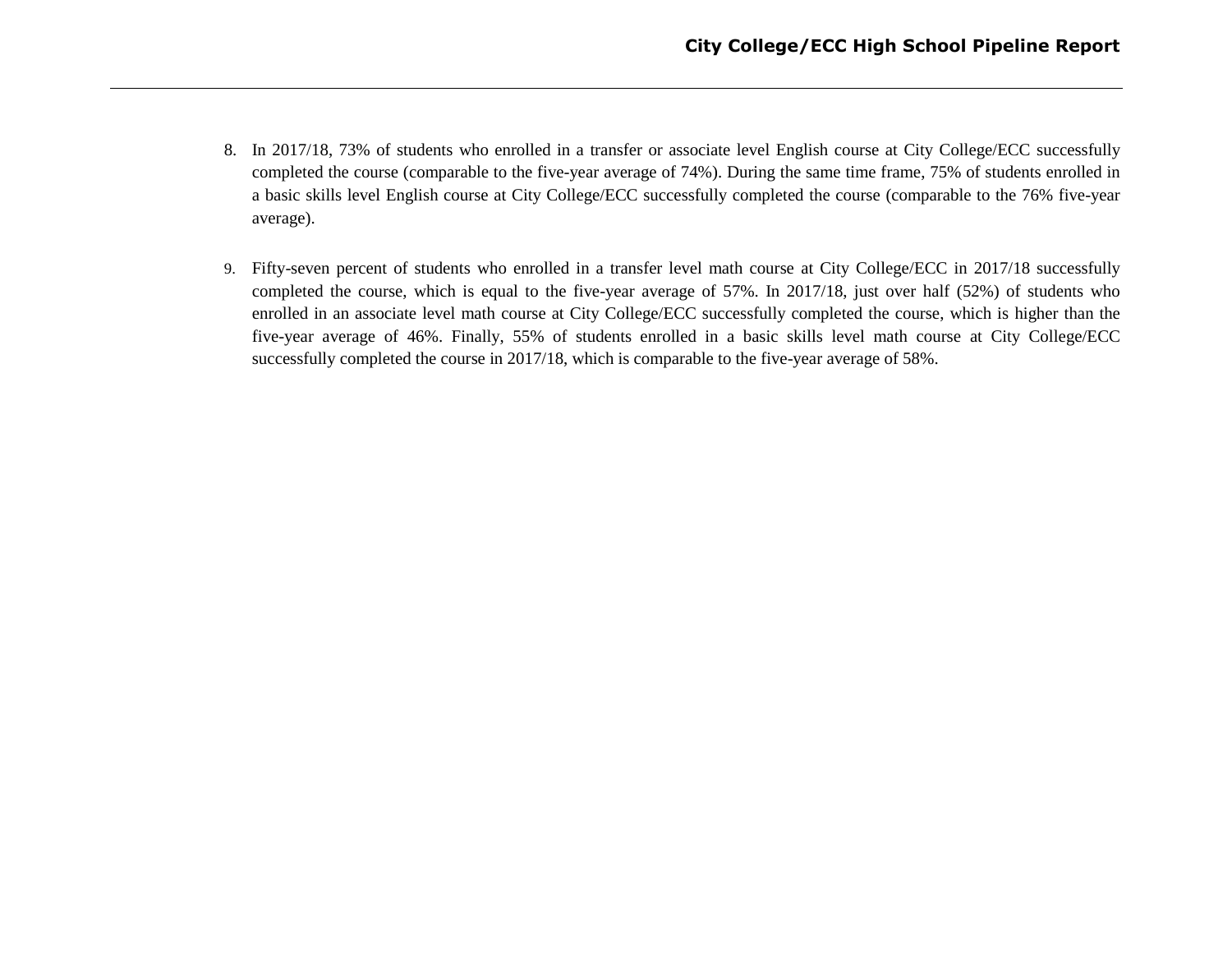## <span id="page-8-0"></span>**Section I: Entering the Community College Pipeline**

This section describes different aspects of high school graduate student entry to City College/ECC. Student trends are measured across five years, from 2013/14 to 2017/18.

**Table 1 focuses on high school-to-college participation rates among first-time to college high school graduates who enrolled at City College/ECC in the year following high school completion.** When possible, high school-to-college participation rates are disaggregated by feeder and non-feeder high schools. College feeders are based on a combination of the zip codes within each college's service area, as well as other college-specific outreach designations.

**Table 2 tracks high school seniors who were concurrently enrolled at City College/ECC to the subsequent to determine the rate of continued participation as college-only students**. **Students who re-enrolled as concurrent high school students in the subsequent year are excluded from college-only re-enrollment figures.** Results provide aggregate totals/averages for students attending feeder and non-feeder high schools as a point of comparison.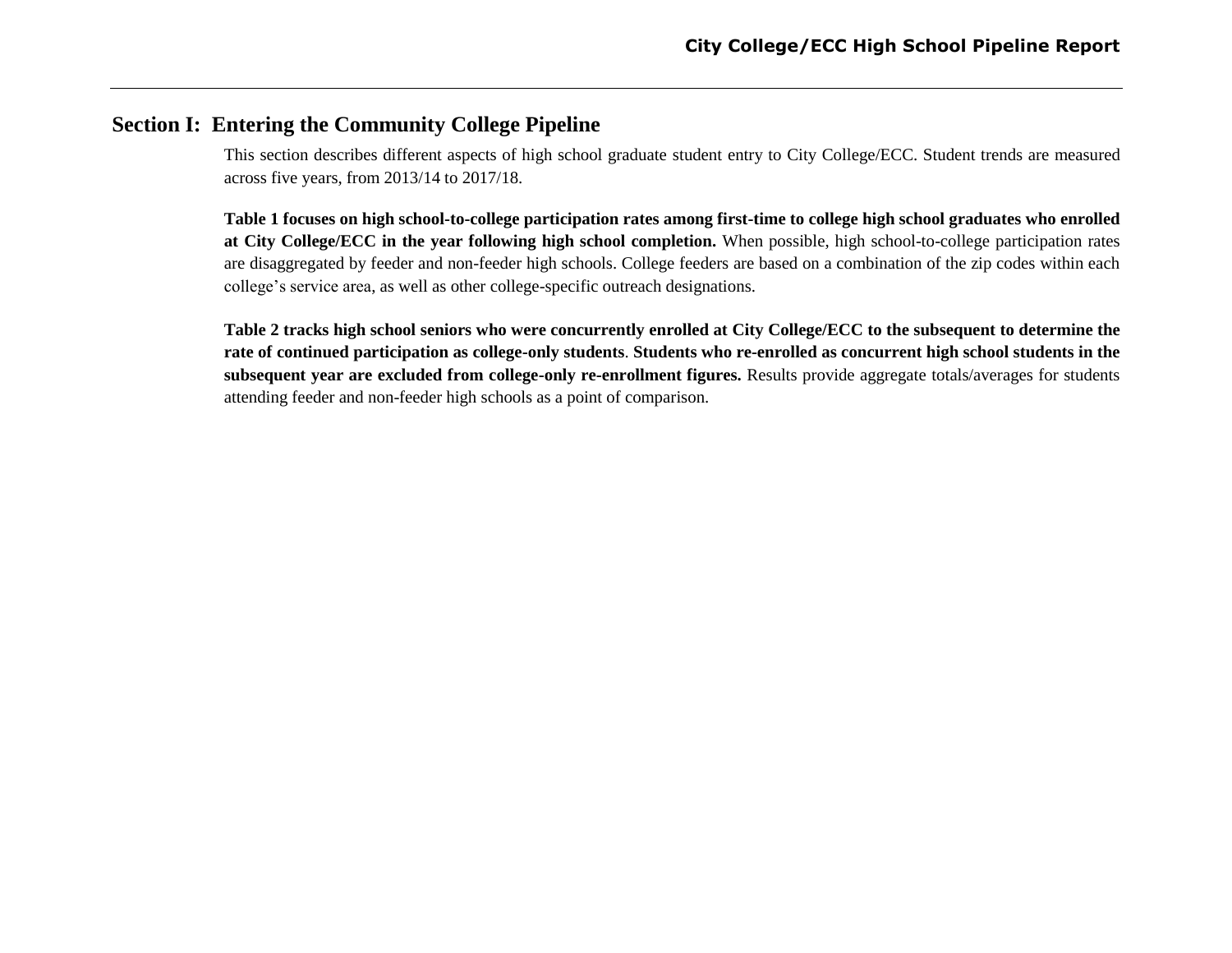## **College Participation Rates of High School Graduates**

Table 1. Headcount and participation rates of high school graduates who enroll at City College/ECC within one year of graduation

|                       |                              | 12/13<br>Grads | 13/14<br><b>Entrants</b> |     | 13/14<br>Grads |                         | 14/15<br><b>Entrants</b> | 14/15<br>Grads |              | 15/16<br><b>Entrants</b> | 15/16<br>Grads | 16/17          | <b>Entrants</b> | 16/17<br>Grads   |     | 17/18<br><b>Entrants</b> | $12/13 -$<br>16/17<br>Grads |        | 13/14-17/18<br><b>Entrants</b> |
|-----------------------|------------------------------|----------------|--------------------------|-----|----------------|-------------------------|--------------------------|----------------|--------------|--------------------------|----------------|----------------|-----------------|------------------|-----|--------------------------|-----------------------------|--------|--------------------------------|
|                       |                              | $\mathsf{N}$   | N                        | %   | N              | N.                      | %                        | $\mathsf{N}$   | $\mathsf{N}$ | %                        | N              | N.             | %               | $\mathsf{N}$     | N   | %                        | % Change                    |        | Avg %                          |
|                       | <b>Crawford Ed Complex</b>   | 200            | 38                       | 19% | 232            | 66                      | 28%                      | 195            | 55           | 28%                      | 174            | 60             | 34%             | 208              | 58  | 28%                      | 4%                          | 53%    | 27%                            |
|                       | Garfield                     | 139            | 31                       | 22% | 127            | 37                      | 29%                      | 107            | 24           | 22%                      | 138            | 46             | 33%             | 117              | 26  | 22%                      | $-16%$                      | $-16%$ | 26%                            |
|                       | <b>Gompers Prep</b>          | 81             | 41                       | 51% | 89             | 33                      | 37%                      | 97             | 21           | 22%                      | 122            | 31             | 25%             | 112              | 23  | 21%                      | 38%                         | $-44%$ | 30%                            |
| Feeder                | <b>Health Sciences</b>       | 138            | 19                       | 14% | 135            | 27                      | 20%                      | 149            | 29           | 19%                      | 151            | $\overline{9}$ | 6%              | 160              | 23  | 14%                      | 16%                         | 21%    | 15%                            |
|                       | Hoover                       | 324            | 77                       | 24% | 344            | 90                      | 26%                      | 343            | 111          | 32%                      | 318            | 101            | 32%             | 360              | 115 | 32%                      | 11%                         | 49%    | 29%                            |
|                       | <b>King-Chavez</b>           | 137            | $\overline{0}$           | 0%  | 95             | 14                      | 15%                      | 139            | 41           | 29%                      | 110            | 29             | 26%             | 115              | 15  | 13%                      | $-16%$                      | ---    | 17%                            |
| City                  | Lincoln                      | 290            | 78                       | 27% | 298            | 110                     | 37%                      | 285            | 83           | 29%                      | 222            | 65             | 29%             | 228              | 64  | 28%                      | $-21%$                      | $-18%$ | 30%                            |
|                       | <b>Morse</b>                 | 349            | 53                       | 15% | 377            | 52                      | 14%                      | 340            | 41           | 12%                      | 387            | 51             | 13%             | 318              | 50  | 16%                      | $-9%$                       | $-6%$  | 14%                            |
|                       | San Diego Ed Complex         | 430            | 118                      | 27% | 393            | 123                     | 31%                      | 462            | 123          | 27%                      | 422            | 122            | 29%             | 410              | 136 | 33%                      | $-5%$                       | 15%    | 29%                            |
|                       | San Diego SCPA               | 178            | 25                       | 14% | 144            | 9                       | 6%                       | 186            | 14           | 8%                       | 197            | 12             | 6%              | 145              | 21  | 14%                      | $-19%$                      | $-16%$ | 10%                            |
|                       | <b>Charter School of SD</b>  | 526            | 68                       | 13% | 441            | 48                      | 11%                      | 464            | 66           | 14%                      | 587            | 62             | 11%             | 495              | 70  | 14%                      | $-6%$                       | 3%     | 12%                            |
|                       | Clairemont                   | 265            | 32                       | 12% | 256            | 22                      | 9%                       | 210            | 21           | 10%                      | 221            | 17             | 8%              | 203              | 19  | 9%                       | $-23%$                      | $-41%$ | 10%                            |
|                       | <b>High Tech Ed Complex</b>  | 317            | 20                       | 6%  | 312            | 22                      | 7%                       | 329            | 20           | 6%                       | 311            | 18             | 6%              | 341              | 24  | 7%                       | 8%                          | 20%    | 6%                             |
| Feeder                | <b>Kearny Ed Complex</b>     | 294            | 23                       | 8%  | 322            | 24                      | 7%                       | 309            | 17           | 6%                       | 327            | 23             | 7%              | 264              | 21  | 8%                       | $-10%$                      | $-9%$  | 7%                             |
|                       | La Jolla                     | 342            | 24                       | 7%  | 338            | 12                      | 4%                       | 348            | 17           | 5%                       | 352            | 16             | 5%              | 371              | 19  | 5%                       | 8%                          | $-21%$ | 5%                             |
|                       | Madison                      | 230            | 19                       | 8%  | 216            | $\overline{7}$          | 3%                       | 214            | 14           | 7%                       | 242            | 14             | 6%              | 246              | 11  | 4%                       | 7%                          | $-42%$ | 6%                             |
| Mesa                  | <b>Mark Twain</b>            | 183            | $\bf{8}$                 | 4%  | 152            | $\boldsymbol{7}$        | 5%                       | 156            | $\,$ 6 $\,$  | 4%                       | 145            | 11             | 8%              | 186              | 16  | 9%                       | 2%                          | 100%   | 6%                             |
|                       | <b>Mission Bay</b>           | 273            | 39                       | 14% | 274            | 39                      | 14%                      | 237            | 31           | 13%                      | 208            | 25             | 12%             | 213              | 25  | 12%                      | $-22%$                      | $-36%$ | 13%                            |
|                       | <b>Patrick Henry</b>         | 517            | 25                       | 5%  | 523            | 24                      | 5%                       | 504            | 19           | 4%                       | 523            | 19             | 4%              | 487              | 24  | 5%                       | $-6%$                       | $-4%$  | 4%                             |
|                       | Point Loma                   | 441            | 68                       | 15% | 401            | 42                      | 10%                      | 426            | 39           | 9%                       | 398            | 39             | 10%             | 395              | 39  | 10%                      | $-10%$                      | $-43%$ | 11%                            |
|                       | <b>Preuss School</b>         | 97             | 3                        | 3%  | 88             | $\overline{9}$          | 10%                      | 103            | 3            | 3%                       | 132            | 10             | 8%              | 102              | 5   | 5%                       | 5%                          | 67%    | 6%                             |
|                       | <b>Mira Mesa</b>             | 550            | 14                       | 3%  | 609            | 19                      | 3%                       | 581            | 19           | 3%                       | 555            | 26             | 5%              | 514              | 32  | 6%                       | $-7%$                       | 129%   | 4%                             |
| Miramar<br>Feeder     | <b>Scripps Ranch</b>         | 558            | 17                       | 3%  | 509            | 18                      | 4%                       | 517            | 11           | 2%                       | 513            | 19             | 4%              | 485              | 18  | 4%                       | $-13%$                      | 6%     | 3%                             |
|                       | Serra                        | 381            | 27                       | 7%  | 408            | 29                      | 7%                       | 379            | 46           | 12%                      | 372            | 39             | 10%             | 296              | 31  | 10%                      | $-22%$                      | 15%    | 9%                             |
|                       | <b>University City</b>       | 427            | 36                       | 8%  | 409            | 30                      | 7%                       | 417            | 17           | 4%                       | 397            | 30             | 8%              | 345              | 34  | 10%                      | $-19%$                      | $-6%$  | 7%                             |
|                       | <b>District Feeder Total</b> | 7,667          | 903                      | 12% | 7,492          | 913                     | 12%                      | 7,497          | 888          | 12%                      | 7,524          | 894            | 12%             | 7,116            | 919 | 13%                      | $-7%$                       | 2%     | 12%                            |
|                       | <b>Bonita Vista</b>          | 540            | $\overline{16}$          | 3%  | 550            | 18                      | 3%                       | 580            | 16           | 3%                       | 597            | 14             | 2%              | $\overline{551}$ | 5   | 1%                       | 2%                          | $-69%$ | 2%                             |
|                       | <b>Castle Park</b>           | 372            | 32                       | 9%  | 373            | 39                      | 10%                      | 359            | 31           | 9%                       | 342            | 20             | 6%              | 318              | 21  | 7%                       | $-15%$                      | $-34%$ | 8%                             |
| Schools<br>Non-Feeder | <b>Chula Vista</b>           | 578            | 78                       | 13% | 577            | 74                      | 13%                      | 612            | 94           | 15%                      | 644            | 63             | 10%             | 586              | 57  | 10%                      | 1%                          | $-27%$ | 12%                            |
|                       | Coronado                     | 255            | 9                        | 4%  | 274            | 20                      | 7%                       | 288            | 19           | 7%                       | 283            | 27             | 10%             | 285              | 30  | 11%                      | 12%                         | 233%   | 8%                             |
| High                  | <b>Del Norte</b>             | 458            | $\overline{4}$           | 1%  | 380            | $\overline{\mathbf{4}}$ | 1%                       | 435            | 3            | 1%                       | 504            | 13             | 3%              | 483              | 9   | 2%                       | 5%                          | 125%   | 1%                             |
|                       | <b>Eastlake</b>              | 670            | $\overline{2}$           | 0%  | 71             | 14                      | 20%                      | 721            | 11           | 2%                       | 731            | 21             | 3%              | 708              | 11  | 2%                       | 6%                          | 450%   | 2%                             |

*Note. Non-Feeder High Schools are continued on the next page.*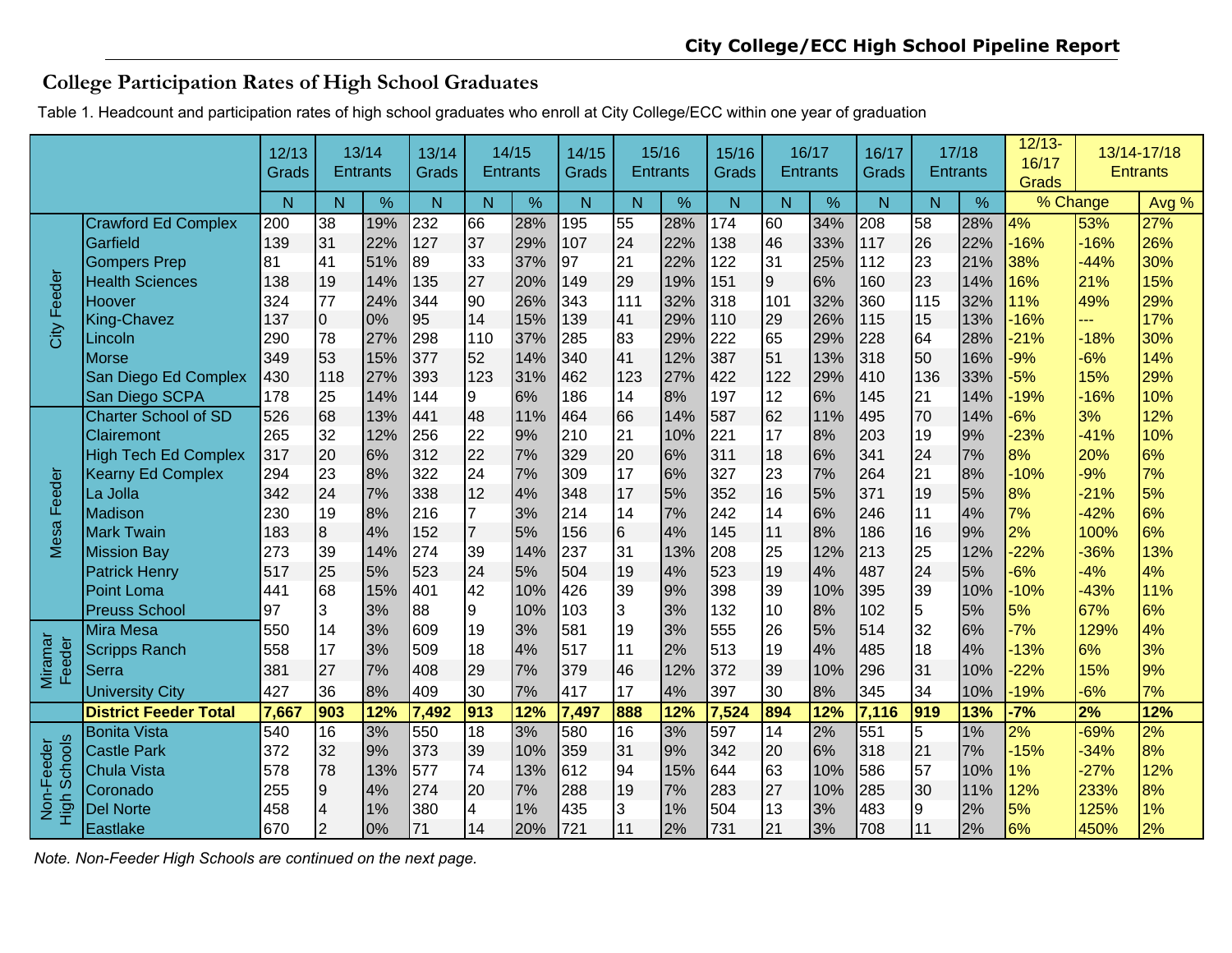Table 1. Headcount and participation rates of high school graduates who enroll at City College/ECC within one year of graduation (continued)

|                |                         | 12/13<br>Grads | 13/14<br>Entrants |                | 13/14<br>Grads | <b>Entrants</b>          | 14/15 | 14/15<br>Grads | 15/16<br><b>Entrants</b> |               | 15/16<br>Grads | Entrants        | 16/17                        | 16/17<br>Grads |                | 17/18<br>Entrants | $12/13 -$<br>16/17<br><b>Grads</b> |        | 13/14-17/18<br><b>Entrants</b> |
|----------------|-------------------------|----------------|-------------------|----------------|----------------|--------------------------|-------|----------------|--------------------------|---------------|----------------|-----------------|------------------------------|----------------|----------------|-------------------|------------------------------------|--------|--------------------------------|
|                |                         | N              | N                 | $\frac{0}{0}$  | N              | N                        | $\%$  | N              | N                        | $\frac{9}{6}$ | N              | N               | %                            | N              | N              | %                 | % Change                           |        | Avg %                          |
|                | Grossmont               | 514            | $\overline{7}$    | 1%             | 428            | 3                        | 1%    | 508            | 6                        | 1%            | 448            | $\overline{7}$  | 2%                           | 464            | 6              | 1%                | $-10%$                             | $-14%$ | 1%                             |
|                | <b>Helix</b>            | 461            | 10                | 2%             | 477            | 17                       | 4%    | 469            | 20                       | 4%            | 467            | 9               | 2%                           | 536            | 11             | 2%                | 16%                                | 10%    | 3%                             |
|                | <b>Hilltop</b>          | 495            | 39                | 8%             | 526            | 47                       | 9%    | 502            | 26                       | 5%            | 481            | 31              | 6%                           | 463            | 28             | 6%                | $-6%$                              | $-28%$ | 7%                             |
|                | <b>Mar Vista</b>        | 354            | 44                | 12%            | 358            | 50                       | 14%   | 341            | 36                       | 11%           | 377            | 43              | 11%                          | 355            | 62             | 17%               | 0%                                 | 41%    | 13%                            |
| cont.          | Montgomery              | 391            | 36                | 9%             | 347            | 32                       | 9%    | 404            | 33                       | 8%            | 360            | 31              | 9%                           | 366            | 29             | 8%                | $-6%$                              | $-19%$ | 9%                             |
|                | Mt. Carmel              | 445            | 5                 | 1%             | 488            | $\overline{7}$           | 1%    | 483            | $\overline{2}$           | 0%            | 475            | 14              | 3%                           | 503            | 9              | 2%                | 13%                                | 80%    | 2%                             |
| Schools,       | Olympian                | 440            | 5                 | 1%             | 435            | 5                        | 1%    | 416            | $\bf 8$                  | 2%            | 521            | 15              | 3%                           | 689            | 11             | 2%                | 57%                                | 120%   | 2%                             |
|                | <b>Otay Ranch</b>       | 627            | 21                | 3%             | 637            | $9\,$                    | 1%    | 664            | 22                       | 3%            | 656            | 21              | 3%                           | 569            | 10             | 2%                | $-9%$                              | $-52%$ | 3%                             |
|                | Poway                   | 537            | 6                 | 1%             | 578            | $\bf{8}$                 | 1%    | 496            | $\overline{7}$           | 1%            | 492            | $\overline{7}$  | 1%                           | 538            | $\overline{5}$ | 1%                | 0%                                 | $-17%$ | 1%                             |
| 동<br>도         | Ramona                  | 367            |                   | 0%             | 363            | $\overline{2}$           | 1%    | 362            | $\overline{2}$           | 1%            | 330            | $\Omega$        | 0%                           | 351            | 8              | 2%                | $-4%$                              | 700%   | 1%                             |
|                | Rancho Bernardo         | 489            | $\overline{2}$    | 0%             | 548            | $\bf8$                   | 1%    | 520            | $\bf 8$                  | 2%            | 535            | 13              | 2%                           | 542            | $\overline{7}$ | 1%                | 11%                                | 250%   | 1%                             |
|                | <b>San Ysidro</b>       | 506            | 47                | 9%             | 483            | 83                       | 17%   | 538            | 67                       | 12%           | 500            | 49              | 10%                          | 498            | 56             | 11%               | $-2%$                              | 19%    | 12%                            |
| Non-Feeder     | Southwest               | 367            | 48                | 13%            | 382            | 60                       | 16%   | 374            | 81                       | 22%           | 326            | 58              | 18%                          | 381            | 66             | 17%               | 4%                                 | 38%    | 17%                            |
|                | <b>Sweetwater</b>       | 643            | 86                | 13%            | 653            | 116                      | 18%   | 628            | 83                       | 13%           | 614            | 70              | 11%                          | 646            | 87             | 13%               | 0%                                 | 1%     | 14%                            |
|                | <b>Torrey Pines</b>     | 592            | $\overline{2}$    | 0%             | 591            | $\overline{\mathcal{A}}$ | 1%    | 700            | $\overline{2}$           | 0%            | 676            | $6\phantom{.}6$ | 1%                           | 692            | $\overline{3}$ | 0%                | 17%                                | 50%    | 1%                             |
|                | <b>West Hills</b>       | 441            | $\overline{2}$    | 0%             | 389            | 3                        | 1%    | 405            | 6                        | 1%            | 423            | $\overline{2}$  | 0%                           | 429            | 3              | 1%                | $-3%$                              | 50%    | 1%                             |
|                | <b>West View</b>        | 567            | $\overline{2}$    | 0%             | 595            | 11                       | 2%    | 558            | 7                        | 1%            | 554            | 20              | 4%                           | 567            | 16             | 3%                | 0%                                 | 700%   | 2%                             |
|                | <b>Non-Feeder Total</b> | 11,438         | 504               | 4%             | 10,811         | 634                      | 6%    | 11,720         | 597                      | 5%            | 11,676         | 572             | 5%                           | 11,849         | 583            | 5%                | 4%                                 | 16%    | 5%                             |
|                | <b>Foreign School</b>   | ---            | 22                | $---$          | $---$          | 22                       | $---$ | $---$          | 27                       | $\cdots$      | $---$          | 44              | ---                          | $---$          | 22             | $---$             | ---                                | 0%     | ---                            |
| $\frac{5}{10}$ | Other                   | $---$          | 193               | ---            | ---            | 248                      | ---   | ---            | 232                      | $---$         | $---$          | 223             | ---                          | $---$          | 194            | ---               | ---                                | 1%     | ---                            |
| <b>Schools</b> | Out of State            | ---            | 54                | ---            | ---            | 52                       | ---   | ---            | 52                       | $---$         | $---$          | 55              | ---                          | $---$          | 46             | ---               | ---                                | $-15%$ | ---                            |
| Other          | San Diego County        | ---            | 40                | ---            | $---$          | 49                       | $---$ | $---$          | 60                       | $---$         | $---$          | 48              | ---                          | $---$          | 48             | ---               | $---$                              | 20%    | ---                            |
|                | <b>Other Total</b>      | ---            | 309               | ---            | ---            | 371                      | ---   | ---            | 371                      | ---           | ---            | 370             | ---                          | $---$          | 310            | ---               | ---                                | 0%     | ---                            |
| <b>Total</b>   |                         | ---            | 1,716             | $\overline{a}$ | ---            | 1,918                    | $---$ | ---            | 1,856                    | ---           | ---            | 1,836           | $\qquad \qquad \textbf{---}$ | ---            | 1,812          | ---               | ---                                | 6%     | ---                            |

Source: High School Data - Education Data Partnership (Ed-Data) - SDCCD Information System

*Note 1. Students are unduplicated within each year.*

*Note 2. SDSU, UCSD, tutoring, and cancelled classes are excluded from student enrollments. Students with no/unreported high school are excluded.*

*Note 3. Schools with no SDCCD Entrants are excluded (ALBA, Arroyo Paseo, Audeo, Coleman Tech, e3 Civic, Iftin, iHigh, Laurel Prep, Learning Choice, Riley/New Dawn, San Diego Early/Middle College, The O'Farrell Charter, TRACE, and Whittier).*

*Note 4. Schools with fewer than 20 SDCCD Entrants enrolled in each of the five years (John Muir, Mt. Everest, San Diego MET, etc.), private schools, and schools with no/unreported/invalid SDCCD or CDE data are indicated as "Other".*

*Note 5. "Other High Schools" have no data available on high school graduates; therefore, no participation rates are calculated.*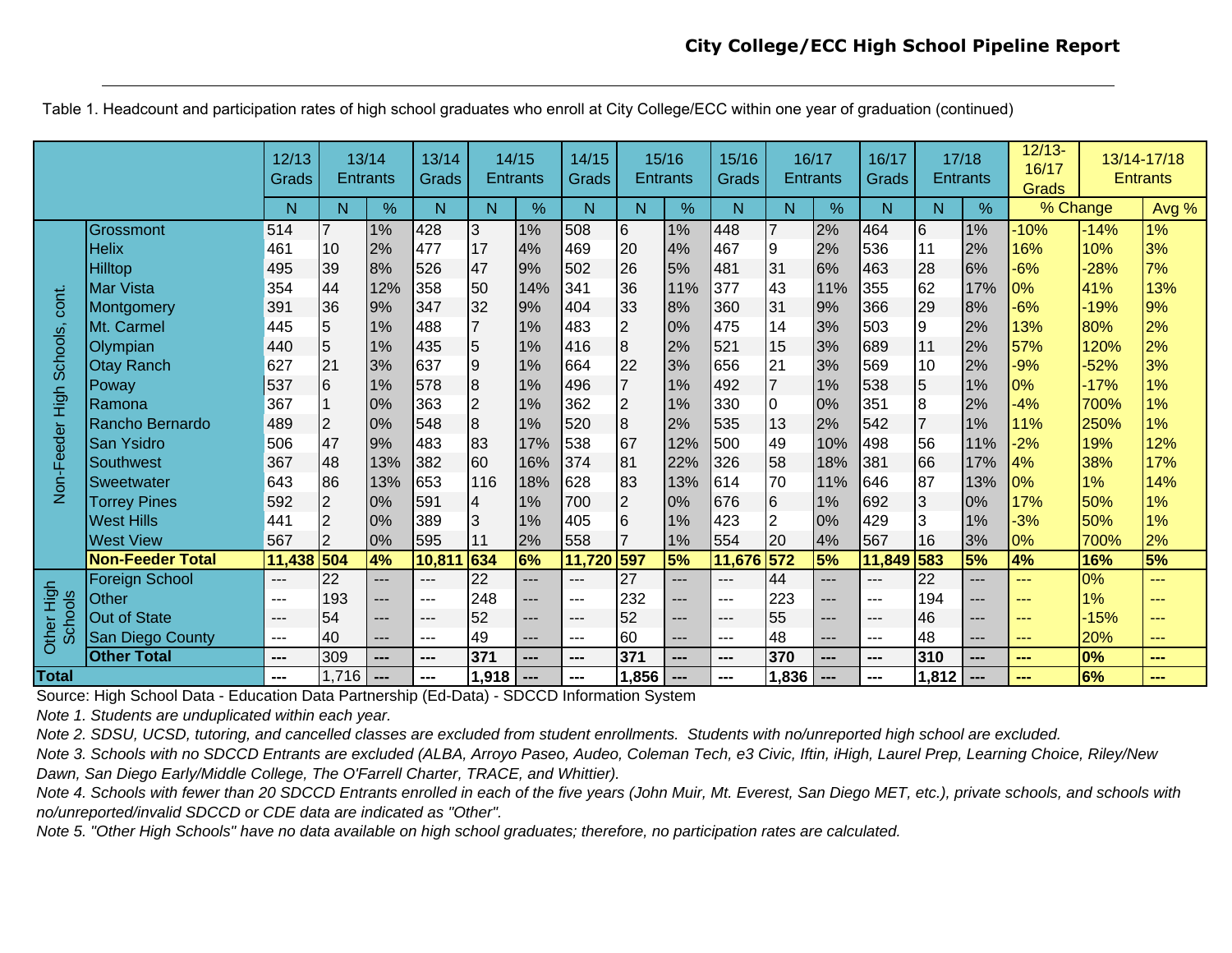#### **Participation Rates of Concurrent Students**

|  |  | Table 2. Percentage of concurrent high school seniors who re-enroll the subsequent year as college-only students |
|--|--|------------------------------------------------------------------------------------------------------------------|
|  |  |                                                                                                                  |

|                              | 12/13     |     | 13/14 13/14 | 13/14          |       | 14/15 14/15 | 14/15          | 15/16 15/16 |      | 15/16   | $16/17$ 16/17 |       | 16/17     |            | 17/18 17/18 |                             |                                                                                                                                          |           |
|------------------------------|-----------|-----|-------------|----------------|-------|-------------|----------------|-------------|------|---------|---------------|-------|-----------|------------|-------------|-----------------------------|------------------------------------------------------------------------------------------------------------------------------------------|-----------|
|                              | l Seniors | Re- | Re-         | <b>Seniors</b> | $Re-$ | $Re-$       | <b>Seniors</b> | $Re-$       | Re-  | Seniors | $Re-$         | $Re-$ | I Seniors | $Re-$      | $Re-$       | <b>Concurrent Re-Enroll</b> |                                                                                                                                          | Re-Enroll |
|                              |           |     |             |                |       |             |                |             |      |         |               |       |           |            |             |                             | (Concur) Enroll Enroll (Concur) Enroll Enroll (Concur) Enroll Enroll (Concur) Enroll Enroll (Concur) Enroll Enroll   % Change   % Change | Avg %     |
|                              | N         | N   | %           | N              |       | %           |                | N.          | $\%$ | N       | N             | $\%$  |           | N          | $\%$        |                             |                                                                                                                                          |           |
| <b>District Feeder Total</b> | 127       | 13  | 10%         | 55             | 10    | 18%         | <b>92</b>      |             | 18%  | 198     | 44            | 22%   | 219       | 53         | 24%         | 172%                        | 308%                                                                                                                                     | 20%       |
| Non-Feeder Total             | 125       |     | 32%         | 14             |       | 36%         | $ 12\rangle$   |             | 58%  | 42      | 13            | 31%   | - 146     | <b>111</b> | 24%         | 84%                         | 38%                                                                                                                                      | 32%       |
| Other/Unreported             |           |     | 50%         |                |       | 0%          |                |             | 0%   |         |               | 0%    |           |            | 67%         | 150%                        | 100%                                                                                                                                     | 50%       |
| <b>Grand Total</b>           | 154       | 22  | 14%         | <b>69</b>      | 15    | 22%         | 104            | 24          | 23%  | 241     | 157           | 24%   | 268       | 166        | 25%         | 174%                        | <b>200%</b>                                                                                                                              | 22%       |

Source. SDCCD Information System

*Note 1. The concurrent student cohort comprises all self-reported seniors at a District feeder or non-feeder who are also enrolled at City College/ ECC. No exclusions limit the concurrent student cohort to AP students. Re-enrollment counts exclude students who continue City College/ECC enrollment as concurrent students.*

*Note 2. Students are unduplicated within each year. SDSU, UCSD, tutoring, and cancelled classes are excluded.*

*Note 3. Students with an unreported high school are indicated as "Other/Unreported".*

*Note 4. Students are high school seniors and are currently enrolled at an SDCCD college.*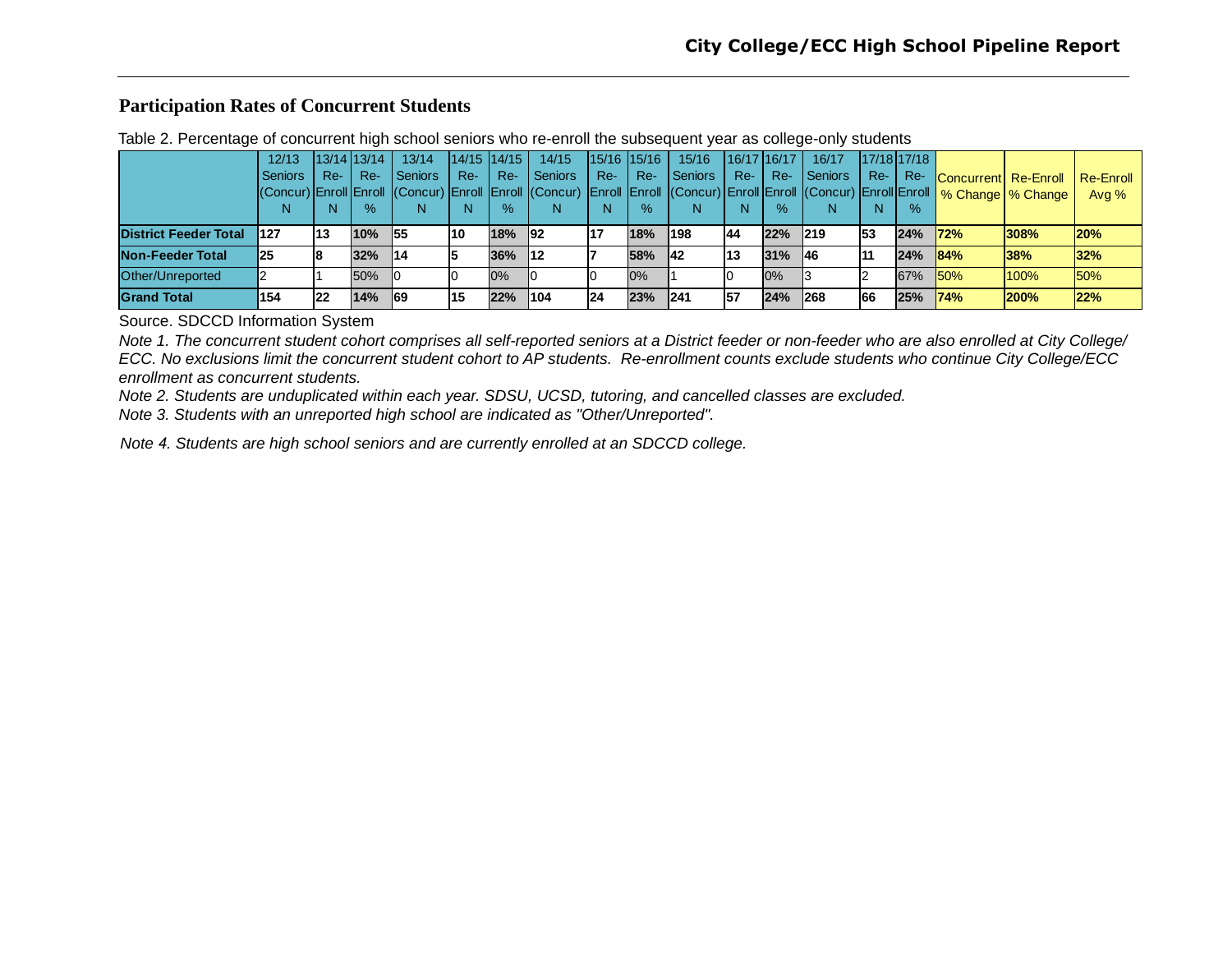## <span id="page-12-0"></span>**Section II: College Preparedness and Placement**

**This section of the report looks at high school GPA and the placement levels of first-time to college high school graduates who applied to City College/ECC within four years of high school completion**. **It is possible that a student can apply and take the placement test, but not register for classes. The placement information, therefore, may differ from enrollment information.** Note that the English and math placement sequences may change from year to year; therefore, data are represented by current placement level categories (see Figures 1 and 2 in the Course Sequences section). Additionally, students are categorized as 'tested' or 'not tested' based on the following parameters:

- **Total Tested**  This group includes students who completed an assessment test, had high school transcript information available for Multiple Measures Assessment Project (MMAP) placement, or submitted their scores from a standardized test (e.g., SAT, ACT, EAP, EPT, and ELM).
- **EXECU** From Fraction This group includes students who did not complete an assessment test. Additionally, this group includes students who received a placement level from degree completion, transfer work, or course completion.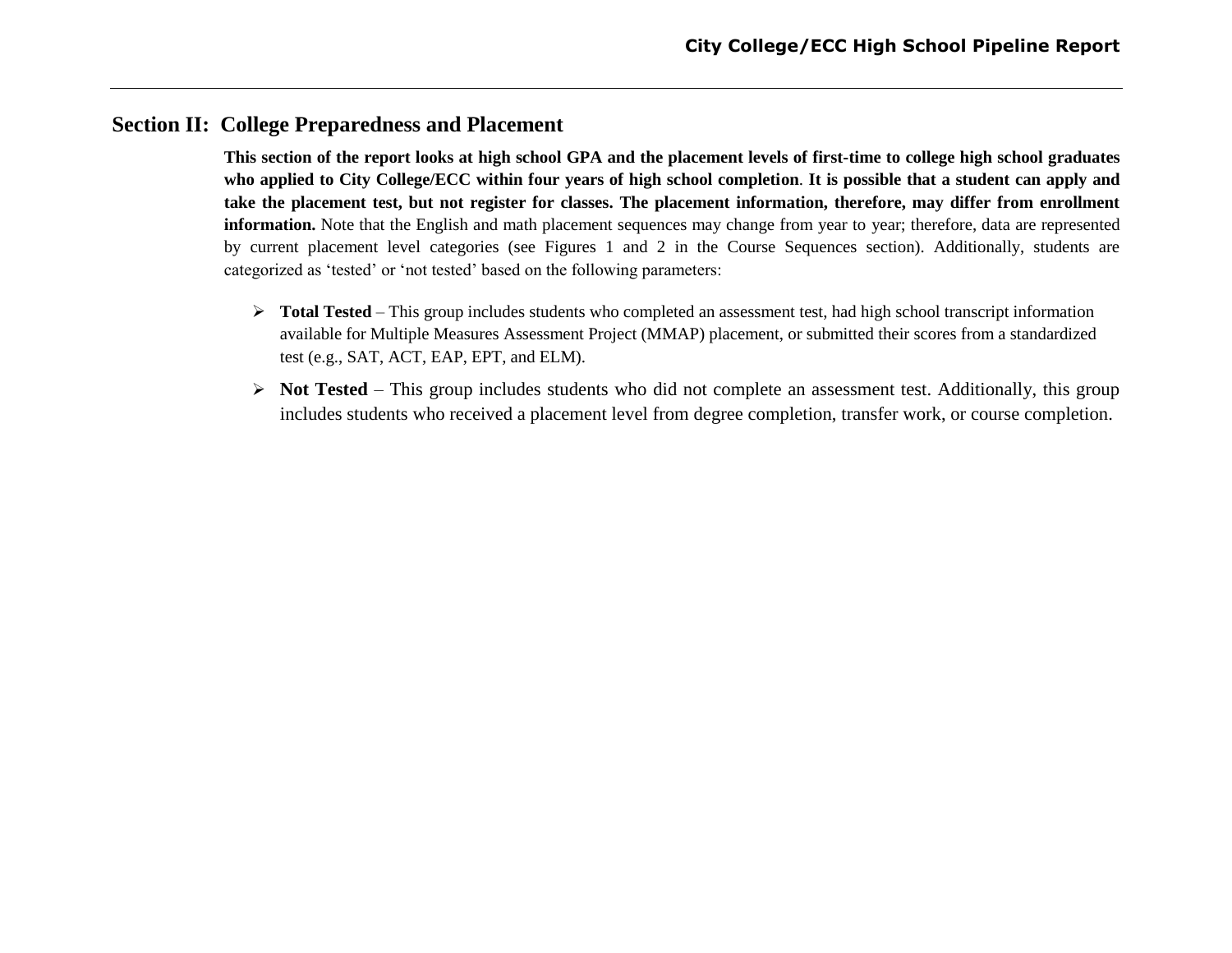## **High School GPA of College-Enrolled High School Graduates**

|                             | 2013/14 | 2014/15 | 2015/16 | 2016/17 | 2017/18 | 5-Yr Avg/<br><b>Total</b> | 5-Yr%<br>Change |
|-----------------------------|---------|---------|---------|---------|---------|---------------------------|-----------------|
| $0.0 - 1.5$                 | 0%      | 0%      | 0%      | $0\%$   | 0%      | 0%                        | 75%             |
| $1.6 - 1.9$                 | 2%      | 1%      | 1%      | 2%      | 1%      | 2%                        | $-37%$          |
| $2.0 - 2.5$                 | 26%     | 24%     | 27%     | 23%     | 22%     | 25%                       | $-10%$          |
| $2.6 - 3.0$                 | 38%     | 37%     | 34%     | 36%     | 35%     | 36%                       | $-6%$           |
| $3.1 - 3.5$                 | 24%     | 26%     | 25%     | 27%     | 28%     | 26%                       | 18%             |
| Over 3.5                    | 9%      | 11%     | 11%     | 13%     | 13%     | 11%                       | 46%             |
| <b>Total</b>                | 100%    | 100%    | 100%    | 100%    | 100%    | 100%                      | 3%              |
| <b>Reported GPA</b>         | 1,492   | 1,764   | 1,708   | 1,591   | 1,540   | 8,095                     | 3%              |
| Total of All Students 1,709 |         | 2,011   | 1,913   | 1,827   | 1,721   | 9,181                     | 1%              |

Table 3. High school GPA of first-time to college high school graduates who enroll at City College within four years of graduation

Source: SDCCD Information System

 *Note 1. High school GPA is self-reported on students' college applications. On average, across five years, 12% of students did not report their GPA.*

 *Note 2. In cases where there are few students, the percentage distribution may be 0%; however, a percentage is still calculated.*

 *Note 3. Students who enrolled within four years of high school completion are first-time to college high school graduates.*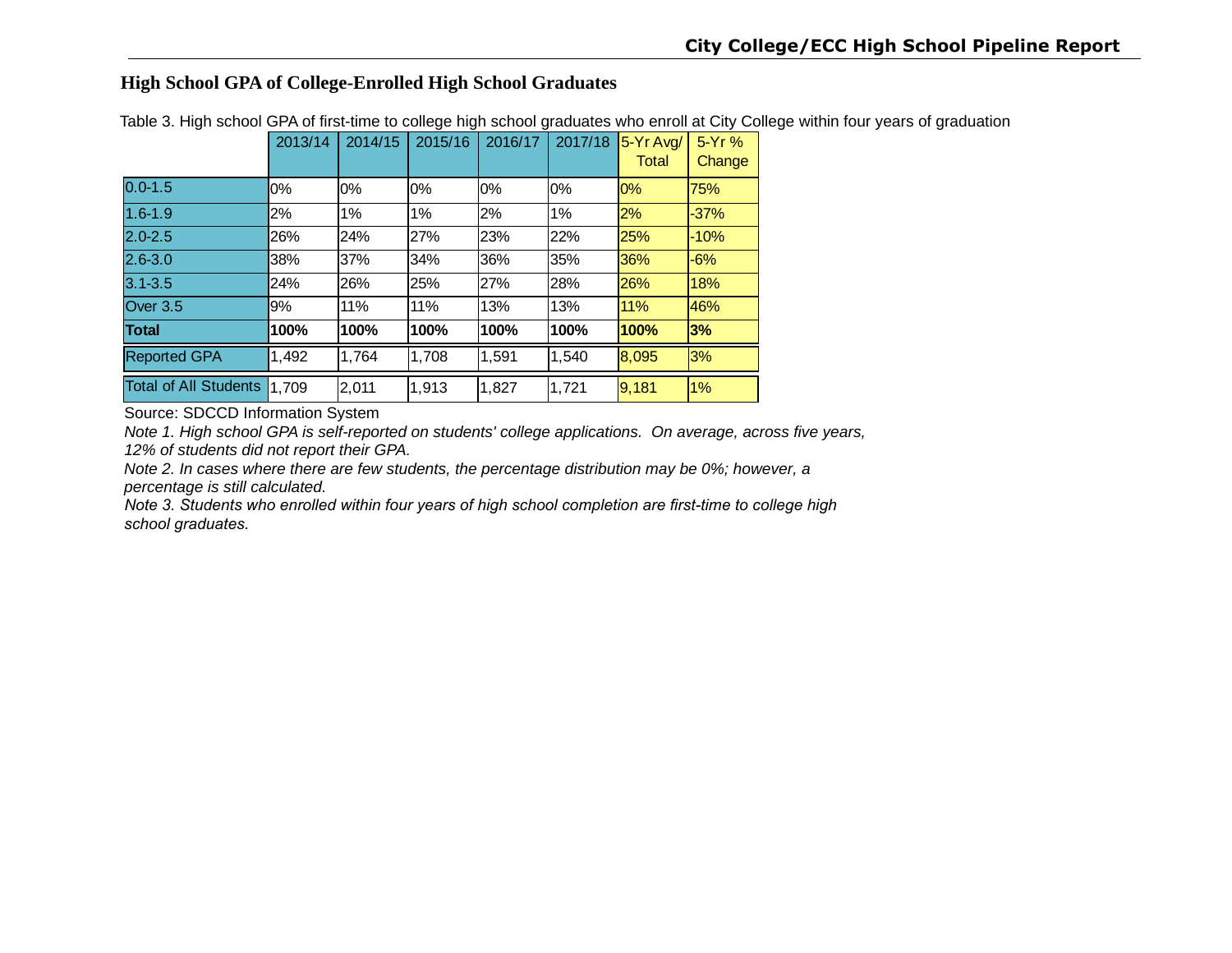## **Reading and Writing Placement**

#### Table 4. Reading Placement

|                             |                              | 2015/16 |      | 2016/17 |      | 2017/18 |      | Total N | Avg %      | $\%$<br>Change |
|-----------------------------|------------------------------|---------|------|---------|------|---------|------|---------|------------|----------------|
| Test/No-                    | <b>Total Tested</b>          | 1,750   | 81%  | 1,518   | 80%  | 1,387   | 78%  | 4,655   | <b>80%</b> | $-21%$         |
| Test                        | <b>Not Tested</b>            | 1418    | 19%  | 380     | 20%  | 1398    | 22%  | 1.196   | 20%        | $-5%$          |
|                             | <b>Total Students</b>        | 2,168   | 100% | 1,898   | 100% | 1,785   | 100% | 5,851   | 100%       | $-18%$         |
| <b>Distribution</b>         | Transfer/Associate Level     | 868     | 50%  | 806     | 53%  | 650     | 47%  | 2,324   | 50%        | $-25%$         |
| of                          | <b>IBasic Skills</b>         | 1669    | 38%  | 525     | 35%  | 1555    | 40%  | 1,749   | 38%        | $-17%$         |
| <b>Students</b><br>who Took | <b>Need English Advising</b> | 164     | 9%   | 143     | 9%   | 136     | 10%  | 443     | 10%        | $-17%$         |
| a Test                      | <b>Take ESOL Test</b>        | 49      | 3%   | 44      | 3%   | 46      | 3%   | 139     | 3%         | $-6%$          |
|                             | <b>Total Tested</b>          | 1,750   | 100% | 1,518   | 100% | 1,387   | 100% | 4,655   | 100%       | $-21%$         |

Source: SDCCD Information System

#### Table 5. Writing Placement

|                             |                              | 2015/16 |      | 2016/17 |      | 2017/18 |      |       | Total N $\vert$ Avg % | $\%$<br>Change |
|-----------------------------|------------------------------|---------|------|---------|------|---------|------|-------|-----------------------|----------------|
| Test/No-                    | <b>Total Tested</b>          | 1,751   | 81%  | 1,518   | 80%  | 1,387   | 78%  | 4,656 | <b>80%</b>            | $-21%$         |
| Test                        | Not Tested                   | 417     | 19%  | 380     | 20%  | 1398    | 22%  | 1.195 | <b>20%</b>            | $-5%$          |
|                             | <b>Total Students</b>        | 2,168   | 100% | 1,898   | 100% | 1.785   | 100% | 5,851 | 100%                  | $-18%$         |
| <b>Distribution</b>         | Transfer/Associate Level     | 444     | 25%  | 419     | 28%  | 340     | 25%  | 1,203 | <b>26%</b>            | $-23%$         |
| <b>of</b>                   | <b>Basic Skills</b>          | 1,094   | 62%  | 912     | 60%  | 1865    | 62%  | 2,871 | 62%                   | $-21%$         |
| <b>Students</b><br>who Took | <b>Need English Advising</b> | 164     | 9%   | 143     | 9%   | 136     | 10%  | 443   | 10%                   | $-17%$         |
| a Test                      | <b>Take ESOL Test</b>        | 49      | 3%   | 44      | 3%   | 146     | 3%   | 139   | 3%                    | $-6%$          |
|                             | <b>Total Tested</b>          | 1,751   | 100% | 1,518   | 100% | 1,387   | 100% | 4,656 | 100%                  | $-21%$         |

Source: SDCCD Information System

*Note. Students who applied within four years of high school completion are first-time to college high school graduates.*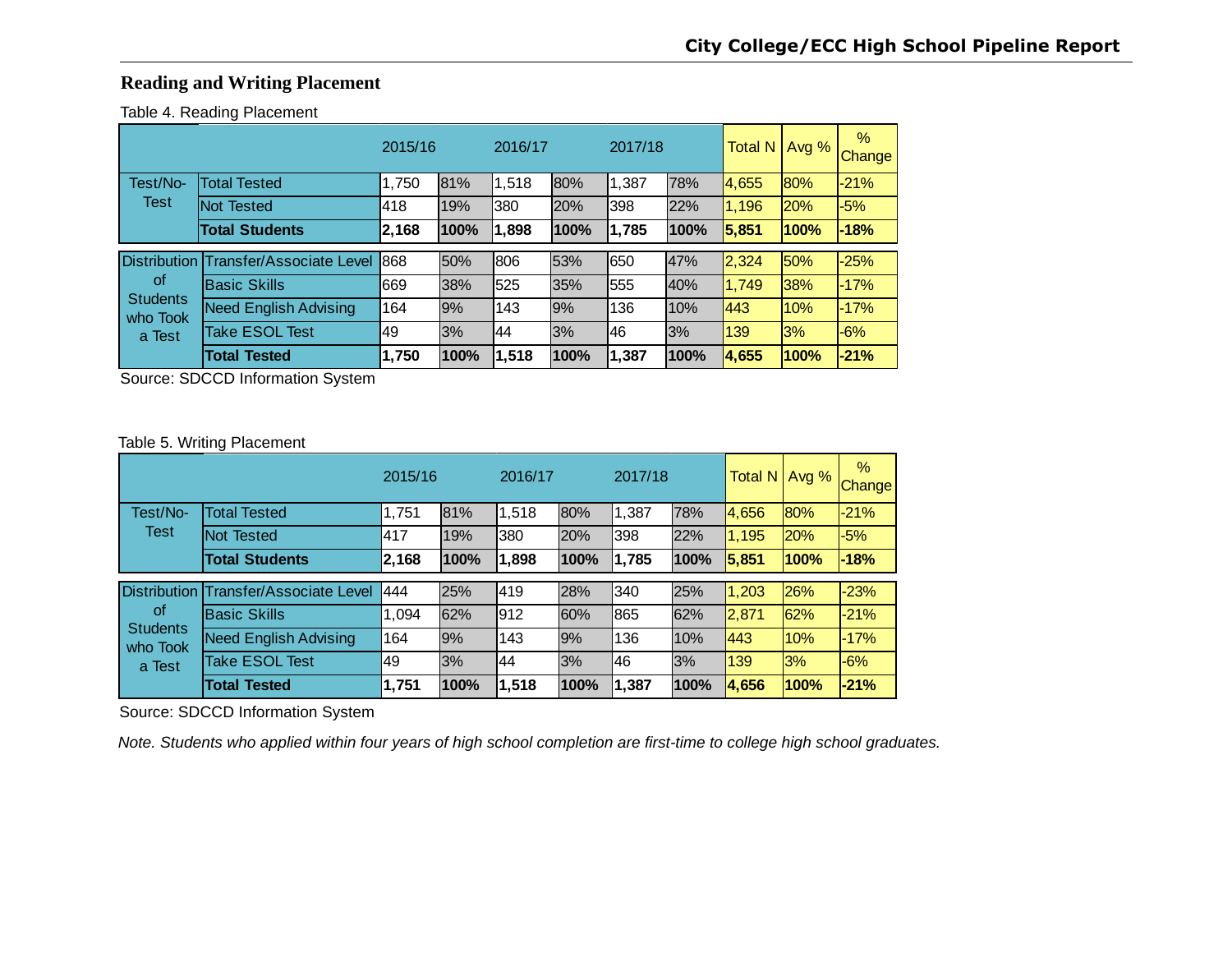#### **ESOL Placement**

Table 6. ESOL Placement

|                              |                       | 2015/16 |      | 2016/17 |      | 2017/18        |      | <b>Total N</b> | Avg $%$ | $\frac{9}{6}$<br>Change |
|------------------------------|-----------------------|---------|------|---------|------|----------------|------|----------------|---------|-------------------------|
| Test/No-                     | <b>Total Tested</b>   | 73      | 3%   | 99      | 5%   | 180            | 4%   | 252            | 4%      | 10%                     |
| <b>Test</b>                  | <b>Not Tested</b>     | 2,095   | 97%  | 1,799   | 95%  | 1,705          | 96%  | 5,599          | 96%     | $-19%$                  |
|                              | <b>Total Students</b> | 2,168   | 100% | 1,898   | 100% | 1,785          | 100% | 5,851          | 100%    | $-18%$                  |
| <b>Distribution Level 40</b> |                       | 2       | 3%   | 13      | 13%  | 16             | 8%   | 21             | 8%      | 200%                    |
| 0f                           | Level 30              | 6       | 8%   | 12      | 12%  | 10             | 13%  | <b>28</b>      | 11%     | 67%                     |
| <b>Students</b><br>who Took  | Level 20              | 6       | 8%   |         | 7%   | $\overline{2}$ | 3%   | 15             | 6%      | $-67%$                  |
| a Test                       | Level 19              | 59      | 81%  | 167     | 68%  | 162            | 78%  | 188            | 75%     | 5%                      |
|                              | <b>Total Tested</b>   | 73      | 100% | 199     | 100% | 180            | 100% | 252            | 100%    | 10%                     |

Source: SDCCD Information System

#### **Math Placement**

Table 7. Math Placement

|                             |                        | 2015/16 |      | 2016/17 |      | 2017/18 |      | Total N   Avg % |            | $\frac{9}{6}$<br>Change |
|-----------------------------|------------------------|---------|------|---------|------|---------|------|-----------------|------------|-------------------------|
| Test/No-                    | <b>Total Tested</b>    | 1,768   | 82%  | 1,533   | 81%  | 1,406   | 79%  | 4,707           | <b>80%</b> | $-20%$                  |
| Test                        | <b>Not Tested</b>      | 400     | 18%  | 365     | 19%  | 379     | 21%  | 1,144           | 20%        | $-5%$                   |
|                             | <b>Total Students</b>  | 2,168   | 100% | 1,898   | 100% | 1,785   | 100% | 5,851           | 100%       | $-18%$                  |
| <b>Distribution</b>         | <b>Transfer Level</b>  | 377     | 21%  | 329     | 21%  | 230     | 16%  | 936             | <b>20%</b> | -39%                    |
| 0f                          | <b>Associate Level</b> | 184     | 10%  | 168     | 11%  | 140     | 10%  | <b>492</b>      | 10%        | $-24%$                  |
| <b>Students</b><br>who Took | <b>Basic Skills</b>    | 1,207   | 68%  | 1,036   | 68%  | 1,036   | 74%  | 3,279           | 70%        | $-14%$                  |
| a Test                      | <b>Total Tested</b>    | 1,768   | 100% | 1,533   | 100% | 1,406   | 100% | 4,707           | 100%       | $-20%$                  |

Source: SDCCD Information System

*Note. Students who applied within four years of high school completion are first-time to college high school graduates.*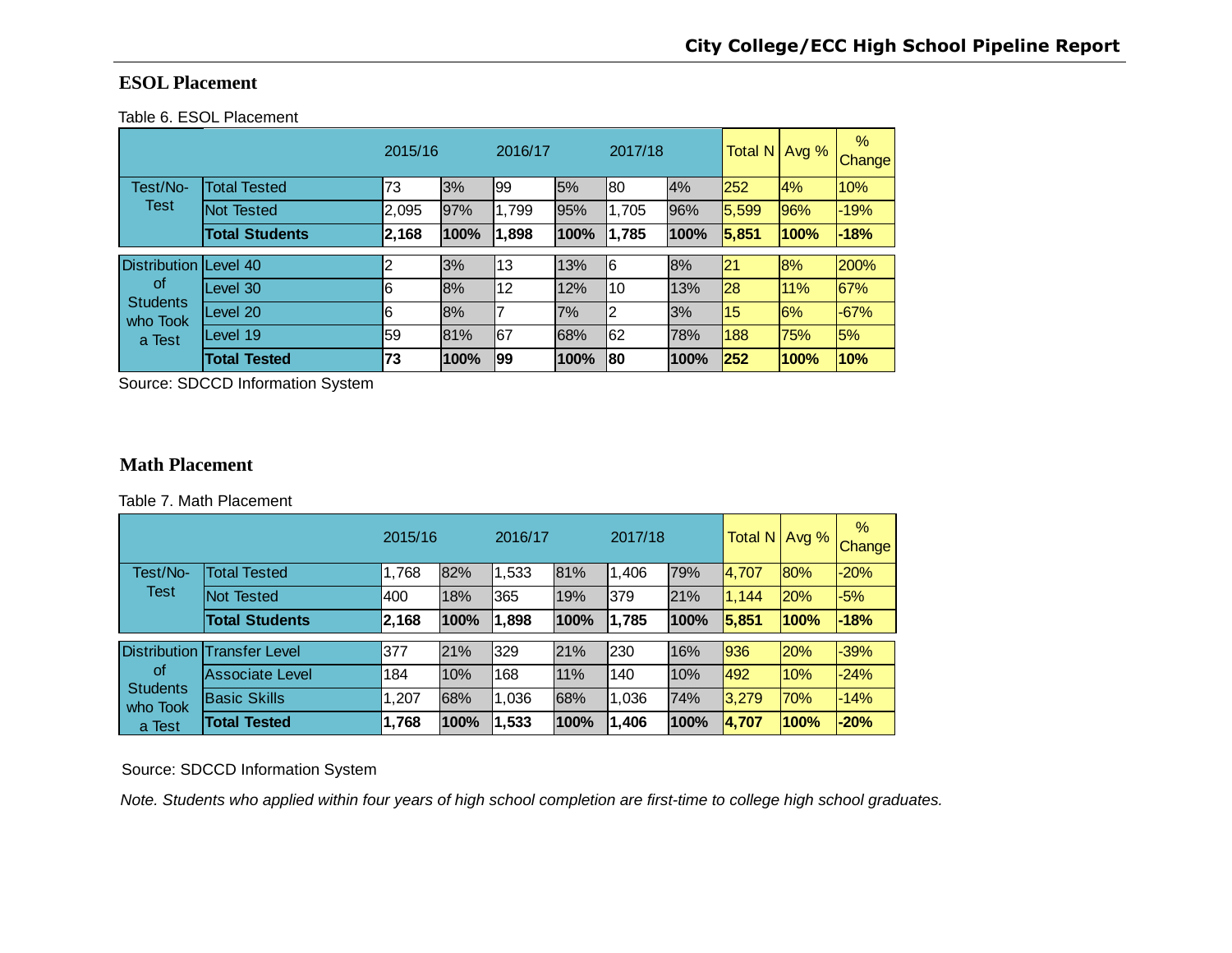## **Section III: Student Characteristics and Enrollments**

**This section describes different student characteristics and enrollment patterns among first-time to college high school graduates who enrolled at City College/ECC within four years of high school completion.** Headcount, gender, ethnicity, first generation to college, and student educational goals of the first-time to college high school graduates are measured between 2013/14 and 2017/18 (see Table 8). Note that the count of students is an unduplicated headcount. The number of units attempted (in rows) by the number of units earned (in columns) across the same five years are displayed among first-time to college high school graduates in Table 9. The longitudinal term and annual persistence of the Fall 2012 to Fall 2016 cohorts of first-time to college high school graduates are displayed in Table 10.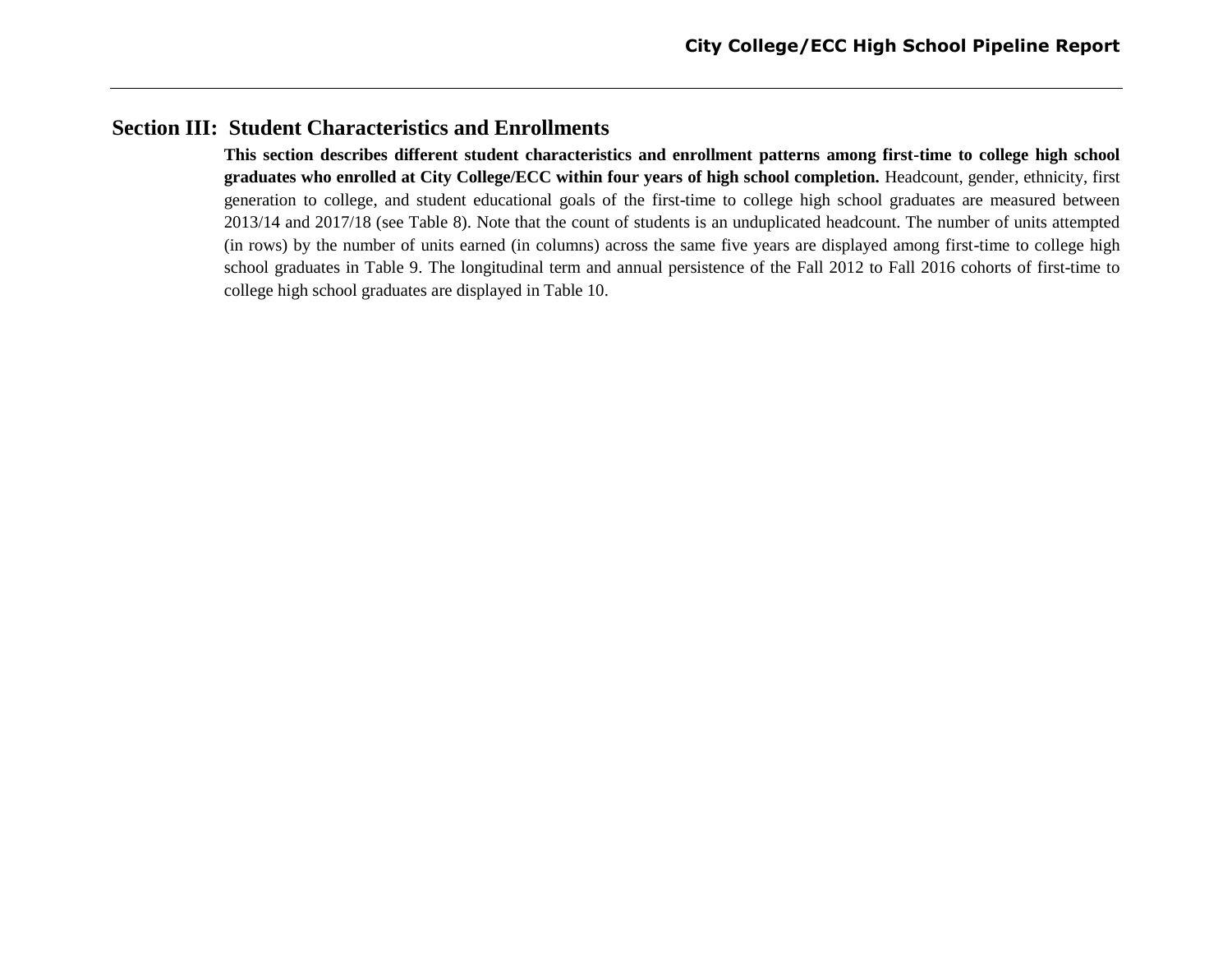#### **Student Characteristics**

Table 8.1. Overall Student Headcount

|                                |        |       |       | 2013/14 2014/15 2015/16 2016/17 2017/18 |      | <b>Total</b> | $5-Yr$ %<br>Change |
|--------------------------------|--------|-------|-------|-----------------------------------------|------|--------------|--------------------|
| <b>Total Student Headcount</b> | 709. ا | 2,011 | 1.913 | 1.827                                   | .721 | 9,181        | $1\%$              |

Table 8.2. Headcount by Gender

|        |      |     |     |     |     | 2013/14 2014/15 2015/16 2016/17 2017/18 5-Yr Avg | $5-Yr$ %<br>Change |
|--------|------|-----|-----|-----|-----|--------------------------------------------------|--------------------|
| Female | 53%  | 51% | 55% | 51% | 52% | 52%                                              | $-1%$              |
| Male   | 147% | 49% | 45% | 49% | 48% | 48%                                              | 2%                 |

#### Table 8.3. Headcount by Ethnicity

|                        | 2013/14 | 2014/15 | 2015/16 | 2016/17 | 2017/18 | 5-Yr Avg | 5-Yr%<br>Change |
|------------------------|---------|---------|---------|---------|---------|----------|-----------------|
| African American       | 10%     | 9%      | 10%     | 8%      | 9%      | 9%       | $-10%$          |
| American Indian        | 0%      | 0%      | 0%      | 0%      | 0%      | 0%       | 100%            |
| Asian/Pacific Islander | 3%      | 4%      | 4%      | 4%      | 5%      | 4%       | 32%             |
| Filipino               | 3%      | 2%      | 2%      | 3%      | 3%      | 3%       | $-6%$           |
| Latino                 | 66%     | 68%     | 69%     | 68%     | 68%     | 68%      | 3%              |
| White                  | 11%     | 12%     | 11%     | 12%     | 11%     | 11%      | $-1%$           |
| Other                  | 5%      | 4%      | 4%      | 4%      | 3%      | 4%       | $-30%$          |
| Unreported             | 1%      | 1%      | 1%      | 1%      | 1%      | $1\%$    | 21%             |

#### Table 8.4. Headcount by First Generation

|                         | 2013/14 |     |     |     |     | 2014/15 2015/16 2016/17 2017/18 5-Yr Avg | $5-Yr$ %<br>Change |
|-------------------------|---------|-----|-----|-----|-----|------------------------------------------|--------------------|
| <b>First Generation</b> | 40%     | 40% | 40% | 39% | 40% | 40%                                      | $-0%$              |
| Not First Generation    | 60%     | 60% | 60% | 61% | 60% | 60%                                      | $1\%$              |

Source: SDCCD Information System *Note. Students who enrolled within four years of high school completion are first-time to college high school graduates.*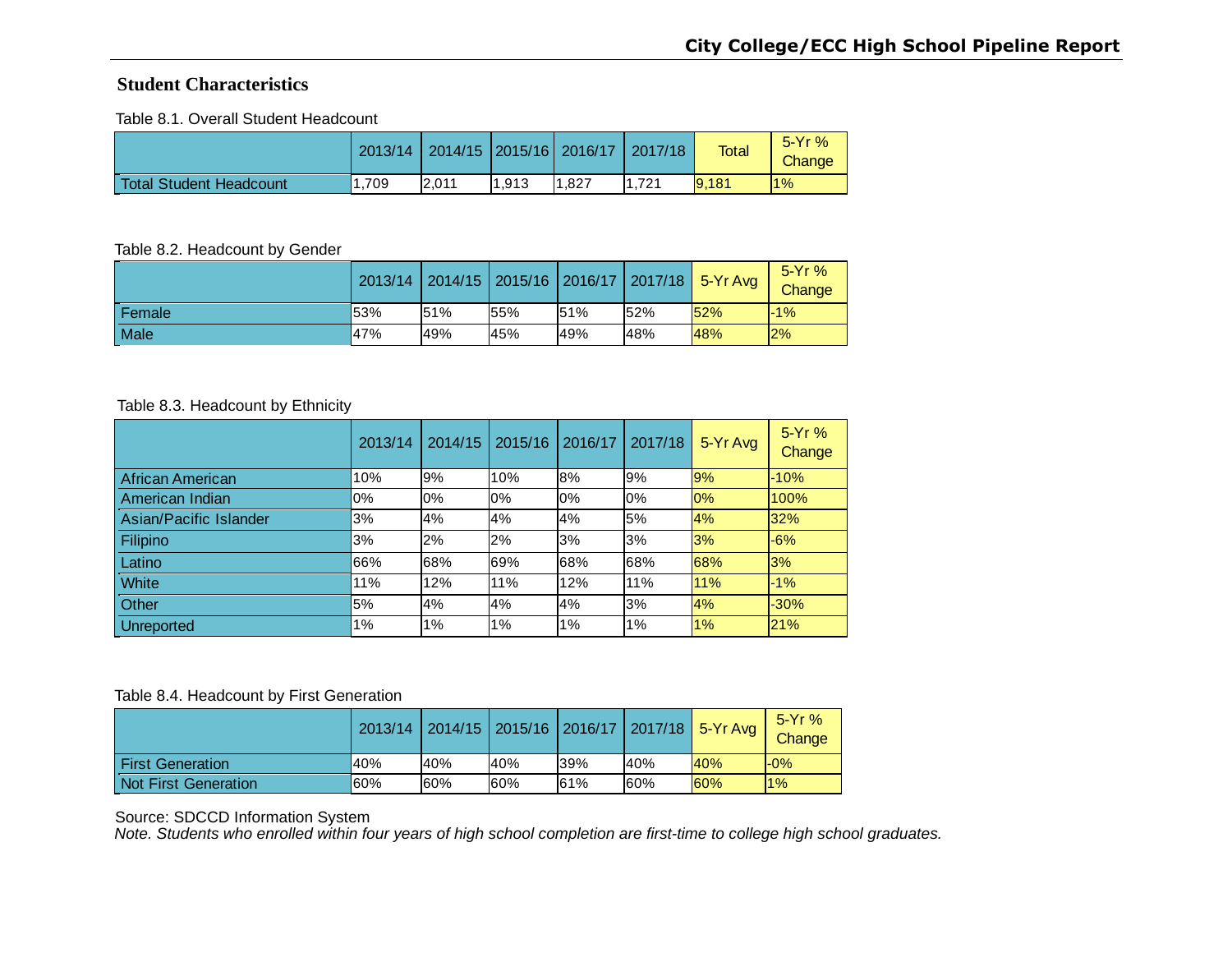|                                 | 2013/14 | 2014/15 | 2015/16 | 2016/17 | 2017/18 | 5-Yr Avg | $5-Yr$ %<br>Change |
|---------------------------------|---------|---------|---------|---------|---------|----------|--------------------|
| 4 Yr College Student            | 9%      | 8%      | 9%      | 8%      | 9%      | 8%       | $-1%$              |
| AA/AS w/out Transfer            | 7%      | 7%      | 6%      | 6%      | 5%      | 6%       | $-29%$             |
| BA/BS after Completing AA/AS    | 45%     | 49%     | 50%     | 50%     | 50%     | 49%      | 13%                |
| BA/BS w/out Completing AA/AS    | 7%      | 6%      | 7%      | 7%      | 7%      | 7%       | $-5%$              |
| <b>Basic Skills Improvement</b> | 1%      | 1%      | 0%      | 0%      | 1%      | 1%       | $-19%$             |
| Certificate/License Maintenance | 2%      | 1%      | 2%      | 2%      | 2%      | 2%       | 54%                |
| Current Job/Career Advancement  | 1%      | 1%      | 1%      | 1%      | 1%      | 1%       | 22%                |
| <b>Educational Development</b>  | 1%      | 1%      | 0%      | 1%      | 1%      | 1%       | 40%                |
| HS Diploma/GED Certificate      | 0%      | 0%      | 0%      | 1%      | 0%      | 0%       | 100%               |
| <b>New Career Preparation</b>   | 9%      | 9%      | 8%      | 8%      | 7%      | 8%       | $-24%$             |
| Non-Credit to Credit Transition | $0\%$   | 0%      | 0%      | 0%      | 0%      | 0%       |                    |
| Voc Cert/Degree w/out Transfer  | 1%      | 1%      | 1%      | 1%      | 2%      | 1%       | 25%                |
| <b>Undecided</b>                | 18%     | 17%     | 16%     | 16%     | 16%     | 16%      | $-12%$             |

Table 8.5. Headcount by Educational Objective

Source: SDCCD Information System

*Note. Students who enrolled within four years of high school completion are first-time to college high school graduates.*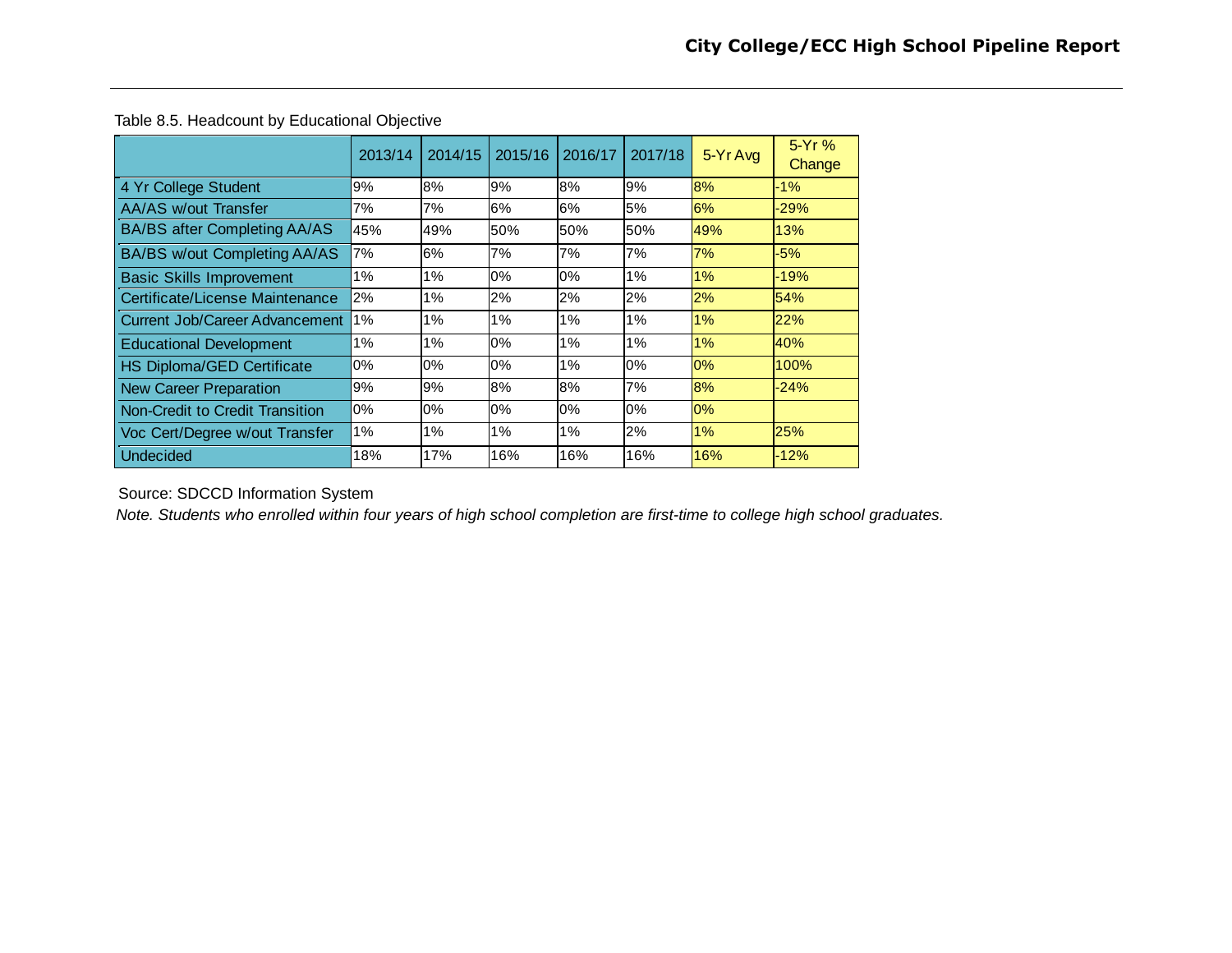#### **Units Attempted/Earned**

Table 9. Units attempted by units earned **Fig. 1** 

|                        | Units Earned             |                      |         |                             |                             |                             |                              |                          |  |  |
|------------------------|--------------------------|----------------------|---------|-----------------------------|-----------------------------|-----------------------------|------------------------------|--------------------------|--|--|
|                        |                          |                      | 0 Units | $0.1 - 2.9$<br><b>Units</b> | $3.0 - 5.9$<br><b>Units</b> | $6.0 - 8.9$<br><b>Units</b> | $9.0 - 11.9$<br><b>Units</b> | $12.0 +$<br><b>Units</b> |  |  |
|                        | 2013/14                  | 0.1 - 2.9 Units      | 30%     | 70%                         |                             |                             |                              |                          |  |  |
|                        |                          | 3.0 - 5.9 Units      | 32%     | 3%                          | 65%                         |                             |                              |                          |  |  |
|                        |                          | 6.0 - 8.9 Units      | 20%     | 3%                          | 26%                         | 51%                         |                              |                          |  |  |
|                        |                          | 9.0 - 11.9 Units     | 16%     | 1%                          | 17%                         | 25%                         | 40%                          |                          |  |  |
|                        |                          | $12.0 +$ Units       | 6%      | 1%                          | 8%                          | 11%                         | 19%                          | 55%                      |  |  |
|                        | 2014/15                  | 0.1 - 2.9 Units      | 29%     | 71%                         |                             |                             |                              |                          |  |  |
|                        |                          | 3.0 - 5.9 Units      | 37%     | 3%                          | 60%                         |                             |                              |                          |  |  |
|                        |                          | 6.0 - 8.9 Units      | 22%     | 3%                          | 20%                         | 55%                         |                              |                          |  |  |
|                        |                          | 9.0 - 11.9 Units     | 14%     | 1%                          | 13%                         | 23%                         | 49%                          |                          |  |  |
|                        |                          | $12.0 +$ Units       | 6%      | 1%                          | 7%                          | 14%                         | 19%                          | 53%                      |  |  |
|                        | 2015/16                  | 0.1 - 2.9 Units      | 22%     | 78%                         |                             |                             |                              |                          |  |  |
| <b>Units Attempted</b> |                          | 3.0 - 5.9 Units      | 27%     | 2%                          | <b>71%</b>                  |                             |                              |                          |  |  |
|                        |                          | 6.0 - 8.9 Units      | 20%     | 3%                          | 23%                         | 54%                         |                              |                          |  |  |
|                        |                          | 9.0 - 11.9 Units     | 14%     | 0%                          | 13%                         | 20%                         | 52%                          |                          |  |  |
|                        |                          | $12.0 +$ Units       | 8%      | 1%                          | 8%                          | 11%                         | 16%                          | 56%                      |  |  |
|                        | 2016/17                  | 0.1 - 2.9 Units      | 31%     | 69%                         |                             |                             |                              |                          |  |  |
|                        |                          | 3.0 - 5.9 Units      | 31%     | 0%                          | 69%                         |                             |                              |                          |  |  |
|                        |                          | 6.0 - 8.9 Units      | 22%     | 1%                          | 19%                         | 57%                         |                              |                          |  |  |
|                        |                          | 9.0 - 11.9 Units     | 17%     | 1%                          | 14%                         | 17%                         | 51%                          |                          |  |  |
|                        |                          | $12.0 +$ Units       | 6%      | 1%                          | 8%                          | 11%                         | 17%                          | 57%                      |  |  |
|                        | 2017/18                  | 0.1 - 2.9 Units      | 10%     | 90%                         |                             |                             |                              |                          |  |  |
|                        |                          | 3.0 - 5.9 Units      | 30%     | 1%                          | 69%                         |                             |                              |                          |  |  |
|                        |                          | 6.0 - 8.9 Units      | 21%     | 2%                          | 21%                         | 56%                         |                              |                          |  |  |
|                        |                          | 9.0 - 11.9 Units     | 16%     | 2%                          | 16%                         | 18%                         | 48%                          |                          |  |  |
|                        |                          | $12.0 +$ Units       | 6%      | 1%                          | 7%                          | 12%                         | 15%                          | 58%                      |  |  |
|                        | <b>Five-Year Average</b> |                      |         | 78%                         | 67%                         | 55%                         | 48%                          | 56%                      |  |  |
|                        |                          | % Change 13/14-17/18 |         | 116%                        | 17%                         | 1%                          | 9%                           | 3%                       |  |  |

Source: SDCCD Information System

*Note 1. Tutoring and non-graded courses are excluded. Percentage change is based on counts.*

*Note 2. Students who enrolled within four years of high school completion are first-time to college high school graduates.*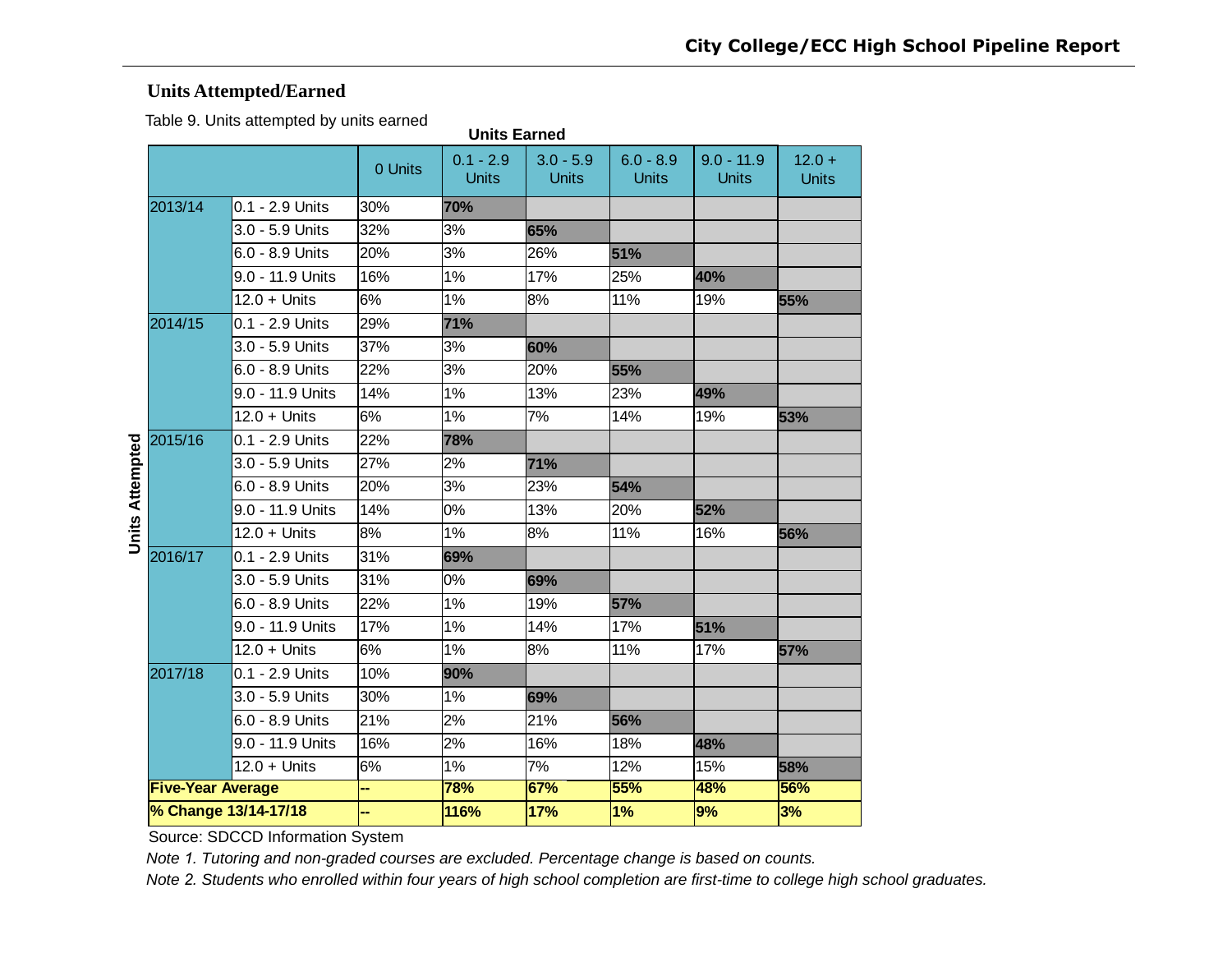#### **Persistence**

Table 10. Term and annual persistence

|                | Fall Cohorts Persistence Persistence | Term<br>Counts | Term<br>℅ | Annual<br>Persistence<br>Counts | Annual<br>Persistence<br>$\%$ |
|----------------|--------------------------------------|----------------|-----------|---------------------------------|-------------------------------|
| 2012           | 1,214                                | 877            | 72%       | 581                             | 48%                           |
| 2013           | 1,142                                | 831            | 73%       | 573                             | 50%                           |
| 2014           | 1,241                                | 896            | 72%       | 624                             | 50%                           |
| 2015           | 1,276                                | 965            | 76%       | 654                             | 51%                           |
| 2016           | 1,217                                | 847            | 70%       | 598                             | 49%                           |
| Total/5-Yr Avg | 6,090                                | 4,416          | 73%       | 3,030                           | 50%                           |

Source: SDCCD Information System

*Note.Students who enrolled within four years of high school completion are first-time to college high school graduates.*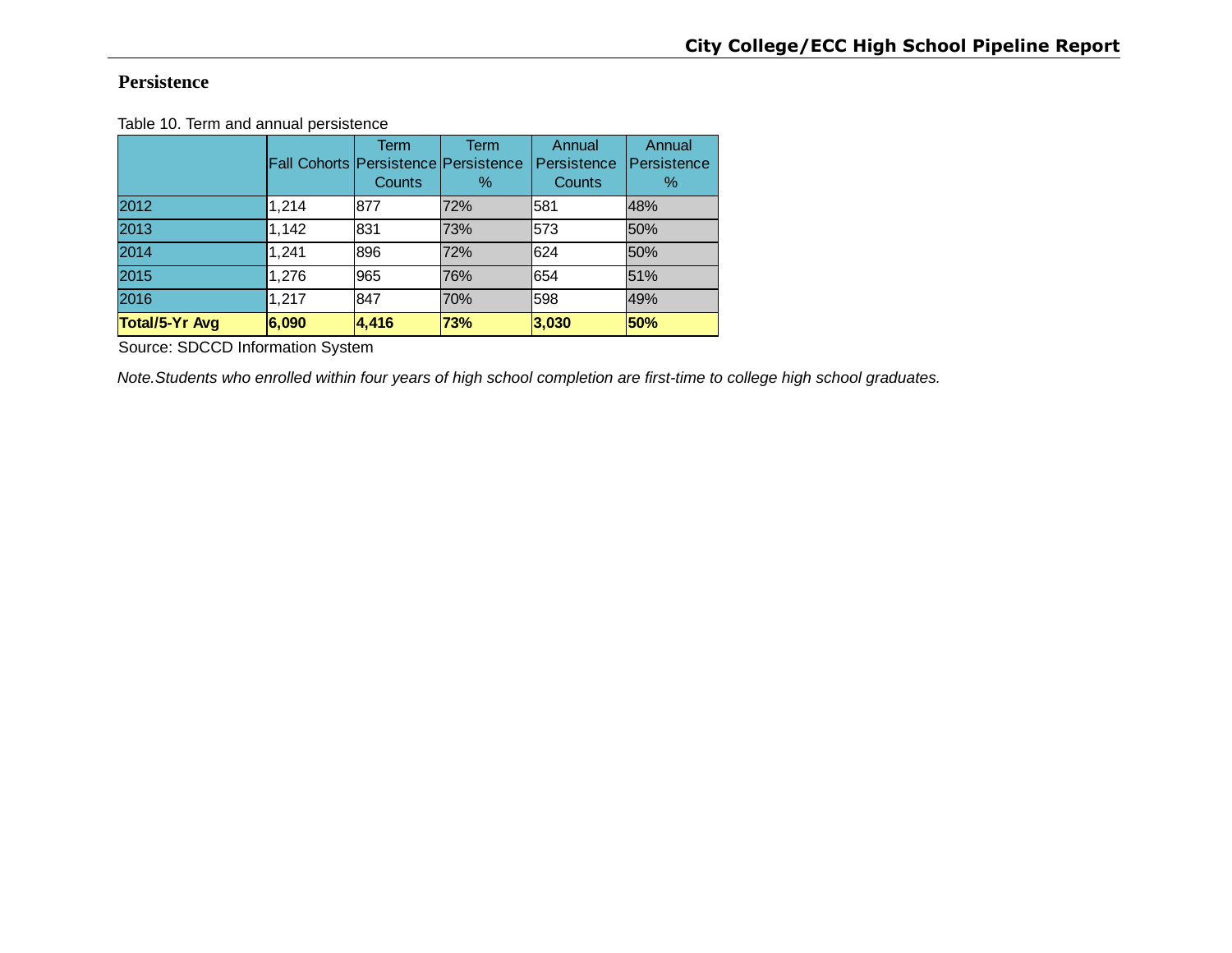## <span id="page-21-0"></span>**Section IV: Student Outcomes**

This section examines English and math course outcomes of **first-time to college high school graduates who enrolled at City College/ECC within four years of high school completion** (see Tables 11 and 12). Enrollments, retention rates, and successful course completion rates of first-time students who enrolled in an English or math course as of official census between 2013/14 and 2017/18 are reported. Data are represented by basic skills, associate, and transfer level courses (see Figures 1 and 2 in the Placement Sequences section for specific courses in each level).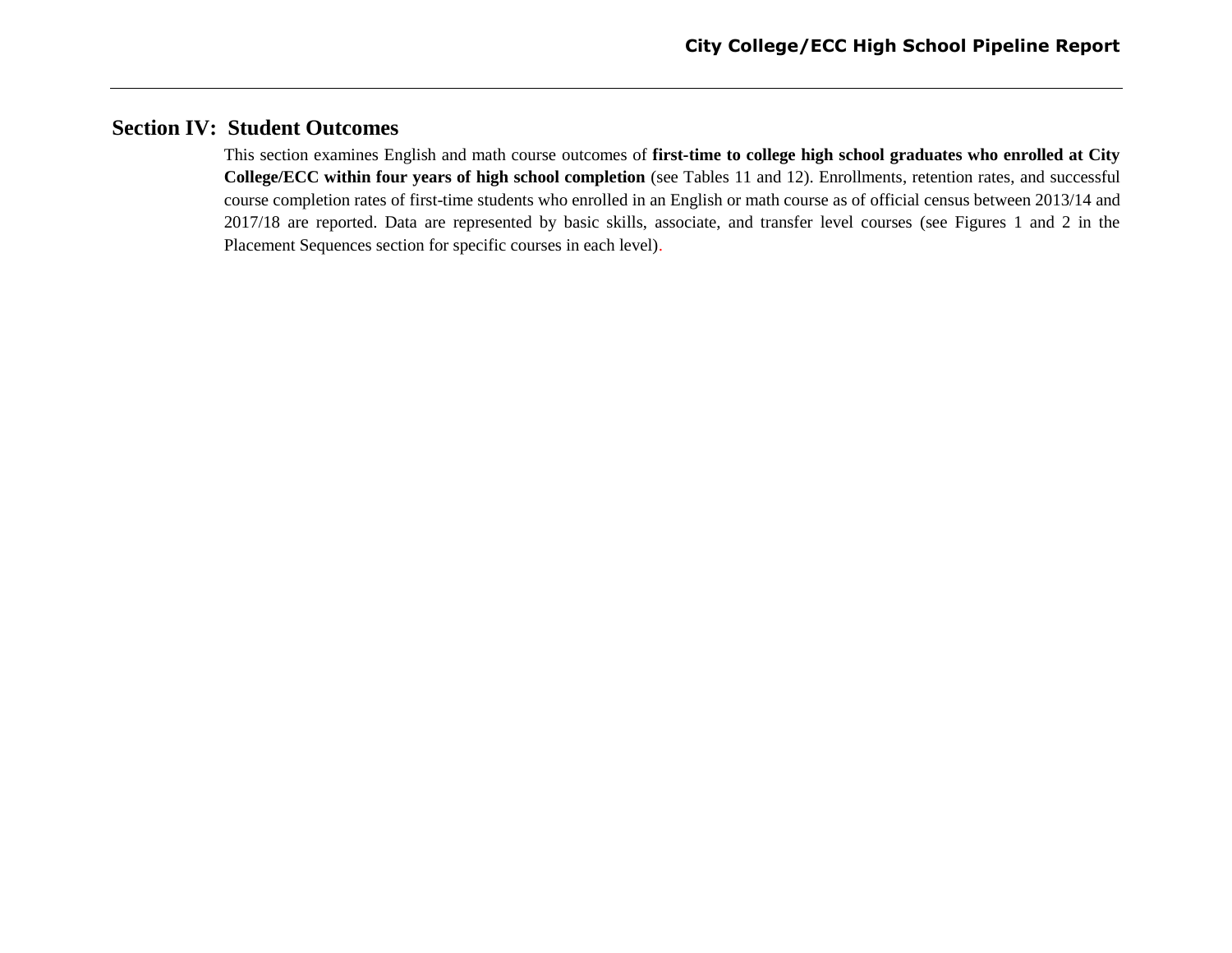#### **English Successful Course Completion Rates**

Table 11. English course success rates

|                           |         | <b>Enrollments</b> | Retention<br><b>Counts</b> | <b>Retention</b><br>Rate | <b>Success</b><br><b>Counts</b> | Success<br>Rate |
|---------------------------|---------|--------------------|----------------------------|--------------------------|---------------------------------|-----------------|
| Transfer/                 | 2013/14 | 107                | 102                        | 95%                      | 80                              | 75%             |
| Associate                 | 2014/15 | 122                | 115                        | 94%                      | 87                              | 71%             |
|                           | 2015/16 | 188                | 170                        | 90%                      | 140                             | 74%             |
|                           | 2016/17 | 208                | 183                        | 88%                      | 153                             | 74%             |
|                           | 2017/18 | 245                | 221                        | 90%                      | 180                             | 73%             |
|                           | Total   | 870                | 791                        | 91%                      | 640                             | 74%             |
| <b>Basic Skills</b>       | 2013/14 | 523                | 491                        | 94%                      | 419                             | 80%             |
|                           | 2014/15 | 649                | 598                        | 92%                      | 499                             | 77%             |
|                           | 2015/16 | 723                | 660                        | 91%                      | 556                             | 77%             |
|                           | 2016/17 | 671                | 608                        | 91%                      | 485                             | 72%             |
|                           | 2017/18 | 457                | 428                        | 94%                      | 345                             | 75%             |
|                           | Total   | 3,023              | 2,785                      | 92%                      | 2,304                           | 76%             |
| <b>English Total</b>      |         | 3,893              | 3,576                      | 92%                      | 2,944                           | 76%             |
| <b>All Colleges Total</b> |         | 11,304             | 10,379                     | 92%                      | 8,435                           | 75%             |

Source: SDCCD Information System

 *Note 1. Tutoring and cancelled classes are excluded. Only students enrolled as of official census are counted in the enrollments.* 

*Note 2. Students who enrolled within four years of high school completion are first-time to college high school graduates.*